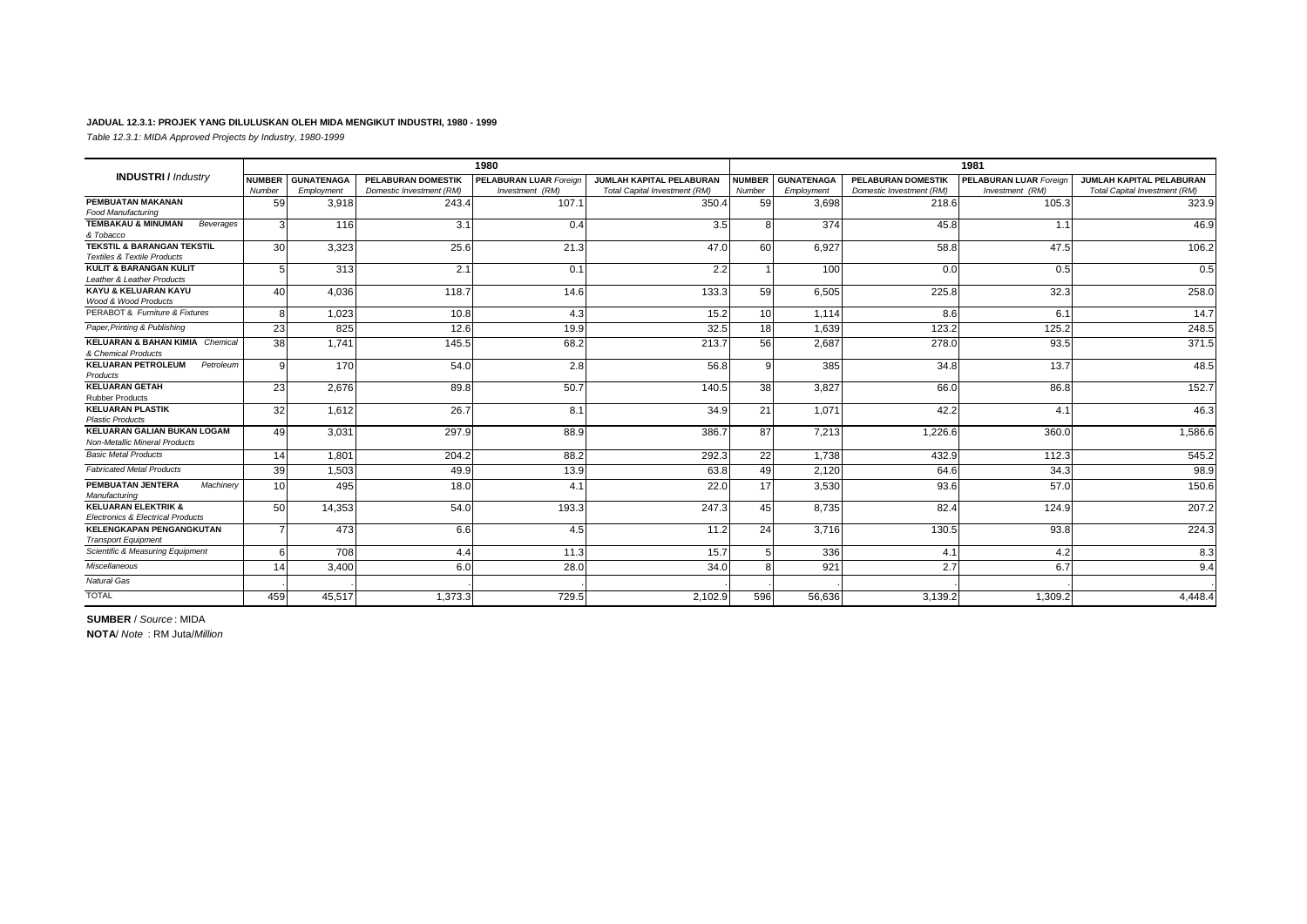|                           |        |                   |                           | 1980                         |                               | 198      |            |                           |                 |                                                          |  |
|---------------------------|--------|-------------------|---------------------------|------------------------------|-------------------------------|----------|------------|---------------------------|-----------------|----------------------------------------------------------|--|
| <b>INDUSTRI/</b> Industry |        | NUMBER GUNATENAGA | <b>PELABURAN DOMESTIK</b> | <b>I NUMBER GUNATENAGA I</b> |                               |          |            | <b>PELABURAN DOMESTIK</b> |                 | <b>PELABURAN LUAR Foreign   JUMLAH KAPITAL PELABURAN</b> |  |
|                           | Number | Employment        | Domestic Investment (RM)  | Investment (RM)              | Total Capital Investment (RM) | Number 1 | Emplovment | Domestic Investment (RM)  | Investment (RM) | Total Capital Investment (RM)                            |  |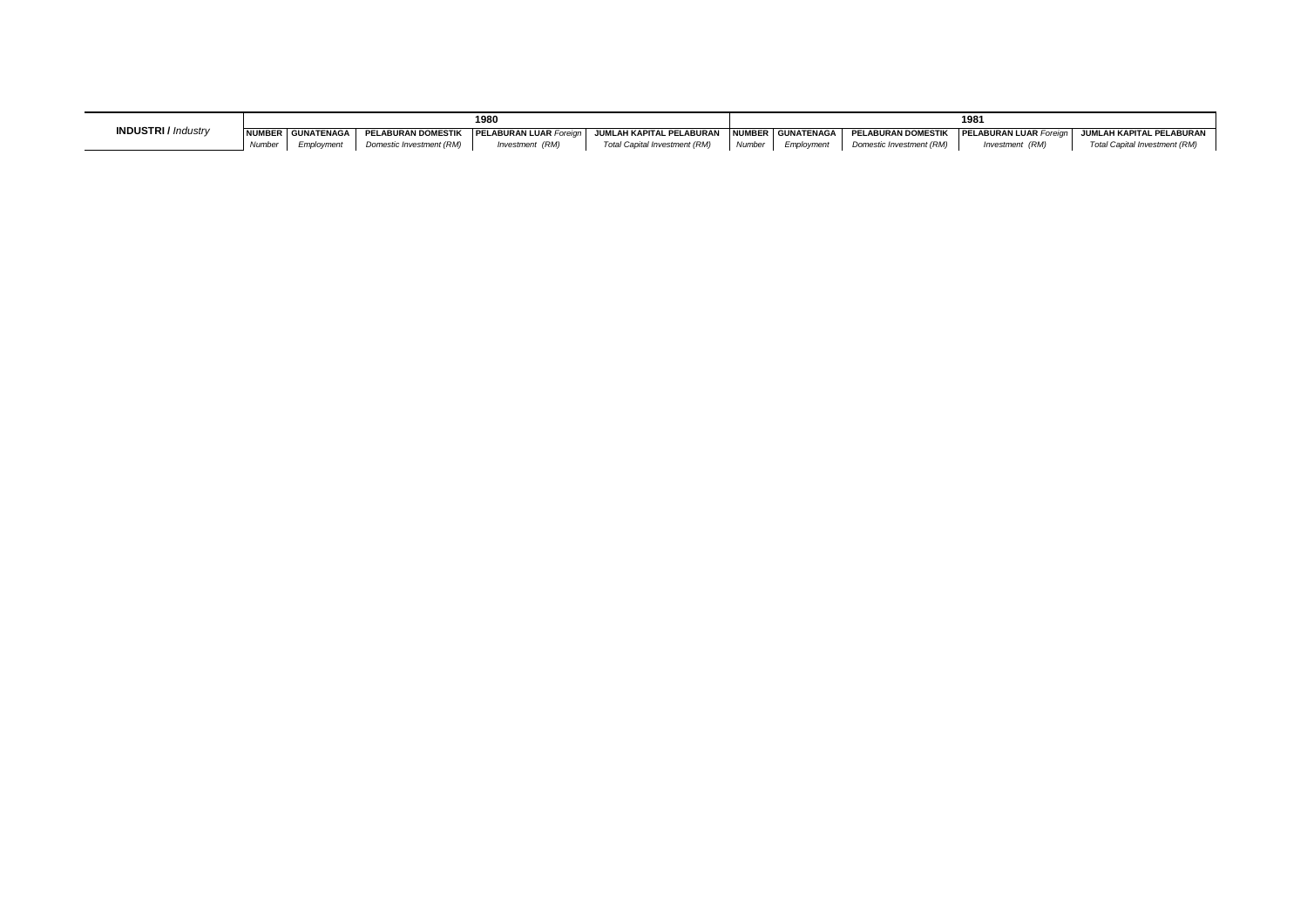*Table 12.3.1: MIDA Approved Projects by Industry, 1980-1999*

|                                                                                |               |                   |                           | 1982                          |                               |               |                   |                           | 1983                          |                               |
|--------------------------------------------------------------------------------|---------------|-------------------|---------------------------|-------------------------------|-------------------------------|---------------|-------------------|---------------------------|-------------------------------|-------------------------------|
| <b>INDUSTRI</b> / Industry                                                     | <b>NUMBER</b> | <b>GUNATENAGA</b> | <b>PELABURAN DOMESTIK</b> | <b>PELABURAN LUAR Foreign</b> | JUMLAH KAPITAL PELABURAN      | <b>NUMBER</b> | <b>GUNATENAGA</b> | <b>PELABURAN DOMESTIK</b> | <b>PELABURAN LUAR Foreign</b> | JUMLAH KAPITAL PELABURAN      |
|                                                                                | Number        | Employment        | Domestic Investment (RM)  | Investment (RM)               | Total Capital Investment (RM) | Number        | Employment        | Domestic Investment (RM)  | Investment (RM)               | Total Capital Investment (RM) |
| PEMBUATAN MAKANAN                                                              | 34            | .469              | 103.3                     | 81.1                          | 184.4                         | 41            | 2,940             | 51.6                      | 9.4                           | 61.1                          |
| Food Manufacturing                                                             |               |                   |                           |                               |                               |               |                   |                           |                               |                               |
| <b>TEMBAKAU &amp; MINUMAN</b><br>Beverages<br>& Tobacco                        | 10            | 862               | 125.1                     | 17.6                          | 142.7                         | <sub>8</sub>  | 352               | 13.1                      | 0.7                           | 13.8                          |
| <b>TEKSTIL &amp; BARANGAN TEKSTIL</b>                                          | 29            | 2.776             | 19.3                      | 10.6                          | 29.9                          | 39            | 5.843             | 54.8                      | 10.3                          | 65.2                          |
| <b>Textiles &amp; Textile Products</b>                                         |               |                   |                           |                               |                               |               |                   |                           |                               |                               |
| <b>KULIT &amp; BARANGAN KULIT</b><br>Leather & Leather Products                |               | 654               | 6.1                       | 0.8                           | 6.9                           |               | 106               | 0.8                       | 0.0                           | 0.8                           |
| KAYU & KELUARAN KAYU                                                           | 51            | 6.432             | 195.3                     | 62.3                          | 257.5                         | 37            | 2,294             | 71.3                      | 10.3                          | 81.6                          |
| Wood & Wood Products                                                           |               |                   |                           |                               |                               |               |                   |                           |                               |                               |
| PERABOT & Furniture & Fixtures                                                 | 12            | 957               | 15.6                      | 2.7                           | 18.3                          | 10            | 653               | 6.6                       | 2.3                           | 9.0                           |
| Paper, Printing & Publishing                                                   | 20            | 990               | 35.2                      | 2.9                           | 38.1                          | 15            | 379               | 11.9                      | 2.2                           | 14.1                          |
| <b>KELUARAN &amp; BAHAN KIMIA</b> Chemical<br>& Chemical Products              | 45            | 2,989             | 1,362.6                   | 887.0                         | 2,249.6                       | 23            | 556               | 62.6                      | 33.3                          | 95.9                          |
| <b>KELUARAN PETROLEUM</b><br>Petroleum<br>Products                             | 15            | 508               | 393.6                     | 3.3                           | 396.9                         | 11            | 250               | 144.6                     | 56.9                          | 201.5                         |
| <b>KELUARAN GETAH</b><br><b>Rubber Products</b>                                | 25            | 938               | 46.4                      | 20.2                          | 66.6                          | 24            | 2,359             | 58.6                      | 38.1                          | 96.6                          |
| <b>KELUARAN PLASTIK</b><br><b>Plastic Products</b>                             | 24            | 1.644             | 31.3                      | 9.6                           | 40.9                          | 37            | 1.494             | 80.8                      | 17.6                          | 98.4                          |
| <b>KELUARAN GALIAN BUKAN LOGAM</b><br><b>Non-Metallic Mineral Products</b>     | 57            | 3,456             | 346.2                     | 28.0                          | 374.1                         | 60            | 4,541             | 366.8                     | 80.7                          | 447.5                         |
| <b>Basic Metal Products</b>                                                    | 17            | 1.712             | 824.5                     | 324.6                         | 1.149.1                       | 17            | 1.059             | 70.9                      | 19.4                          | 90.3                          |
| <b>Fabricated Metal Products</b>                                               | 32            | 1.448             | 84.6                      | 23.0                          | 107.5                         | 33            | 1,202             | 75.1                      | 12.1                          | 87.1                          |
| PEMBUATAN JENTERA<br>Machinery<br>Manufacturing                                | 23            | 2.947             | 89.8                      | 37.2                          | 127.0                         | 31            | 5.458             | 200.5                     | 117.3                         | 317.8                         |
| <b>KELUARAN ELEKTRIK &amp;</b><br><b>Electronics &amp; Electrical Products</b> | 46            | 5.777             | 63.8                      | 99.9                          | 163.7                         | 53            | 9,043             | 203.2                     | 153.2                         | 356.4                         |
| <b>KELENGKAPAN PENGANGKUTAN</b><br><b>Transport Equipment</b>                  | 10            | 1,222             | 34.2                      | 8.4                           | 42.5                          | 31            | 3,509             | 227.2                     | 51.2                          | 278.5                         |
| Scientific & Measuring Equipment                                               |               | 380               | 2.0                       | 3.6                           | 5.7                           |               | 509               | 0.3                       | 4.2                           | 4.5                           |
| Miscellaneous                                                                  | 10            | 502               | 29.5                      | 4.0                           | 33.5                          | 15            | 990               | 28.7                      | 9.9                           | 38.0                          |
| <b>Natural Gas</b>                                                             |               |                   |                           |                               |                               |               |                   |                           |                               |                               |
| <b>TOTAL</b>                                                                   | 468           | 37,663            | 3,808.2                   | 1,626.6                       | 5,434.8                       | 490           | 43,537            | 1,729.0                   | 629.2                         | 2,358.1                       |

**SUMBER** / *Source* : MIDA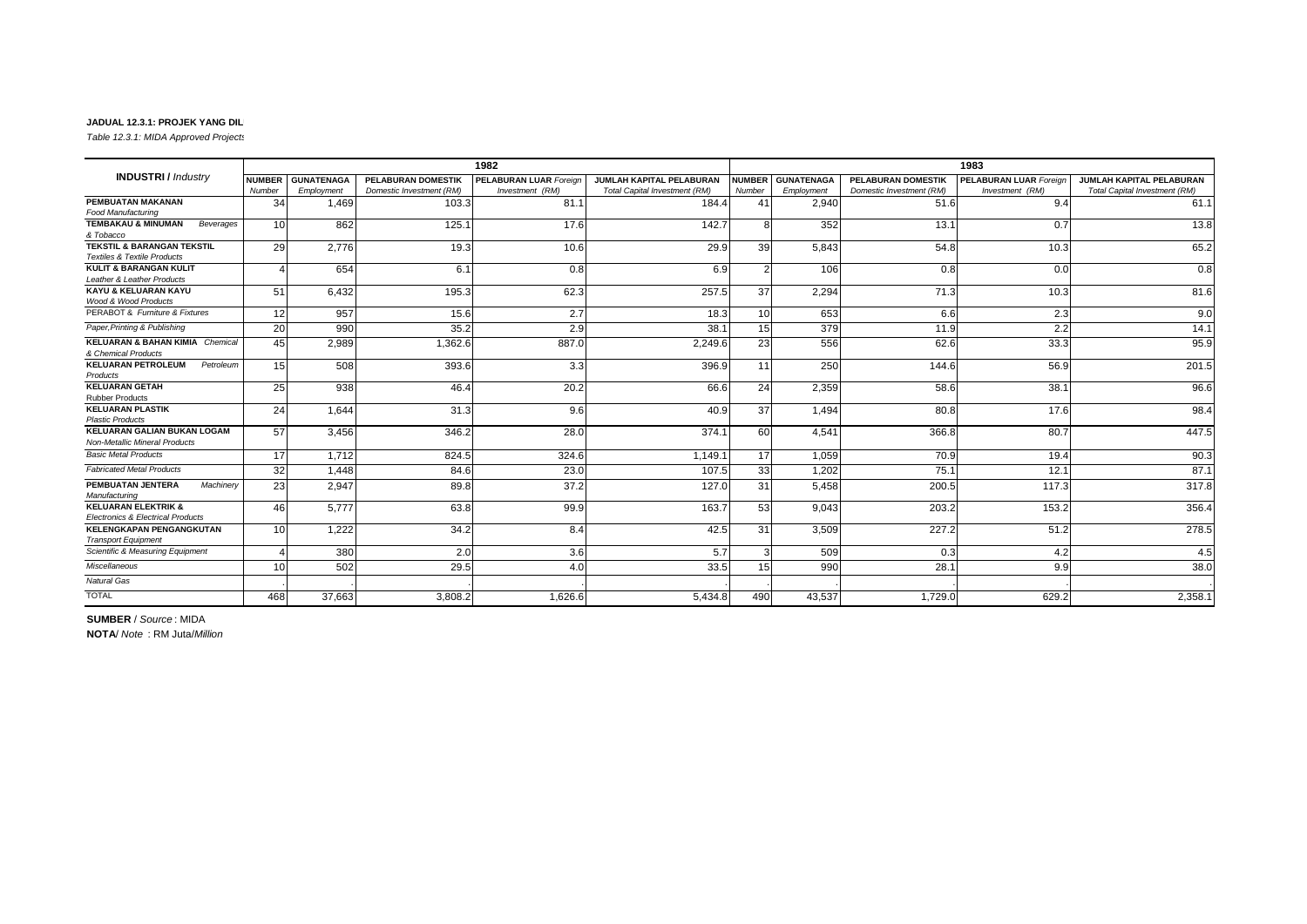|                            |        |                   |                           | 1982                                                      |                               |        |                   |                           | 1983                          |                                     |
|----------------------------|--------|-------------------|---------------------------|-----------------------------------------------------------|-------------------------------|--------|-------------------|---------------------------|-------------------------------|-------------------------------------|
| <b>INDUSTRI</b> / Industry |        | NUMBER GUNATENAGA | <b>PELABURAN DOMESTIK</b> | JUMLAH KAPITAL PELABURAN<br><b>PELABURAN LUAR Foreian</b> |                               |        | NUMBER GUNATENAGA | <b>PELABURAN DOMESTIK</b> | <b>PELABURAN LUAR Foreian</b> | JUMLAH KAPITAL PELABURAN            |
|                            | Number | <i>Employment</i> | Domestic Investment (RM)  | Investment (RM)                                           | Total Capital Investment (RM) | Number | Employment        | Domestic Investment (RM)  | Investment (RM)               | <b>Total Capital Investment (RM</b> |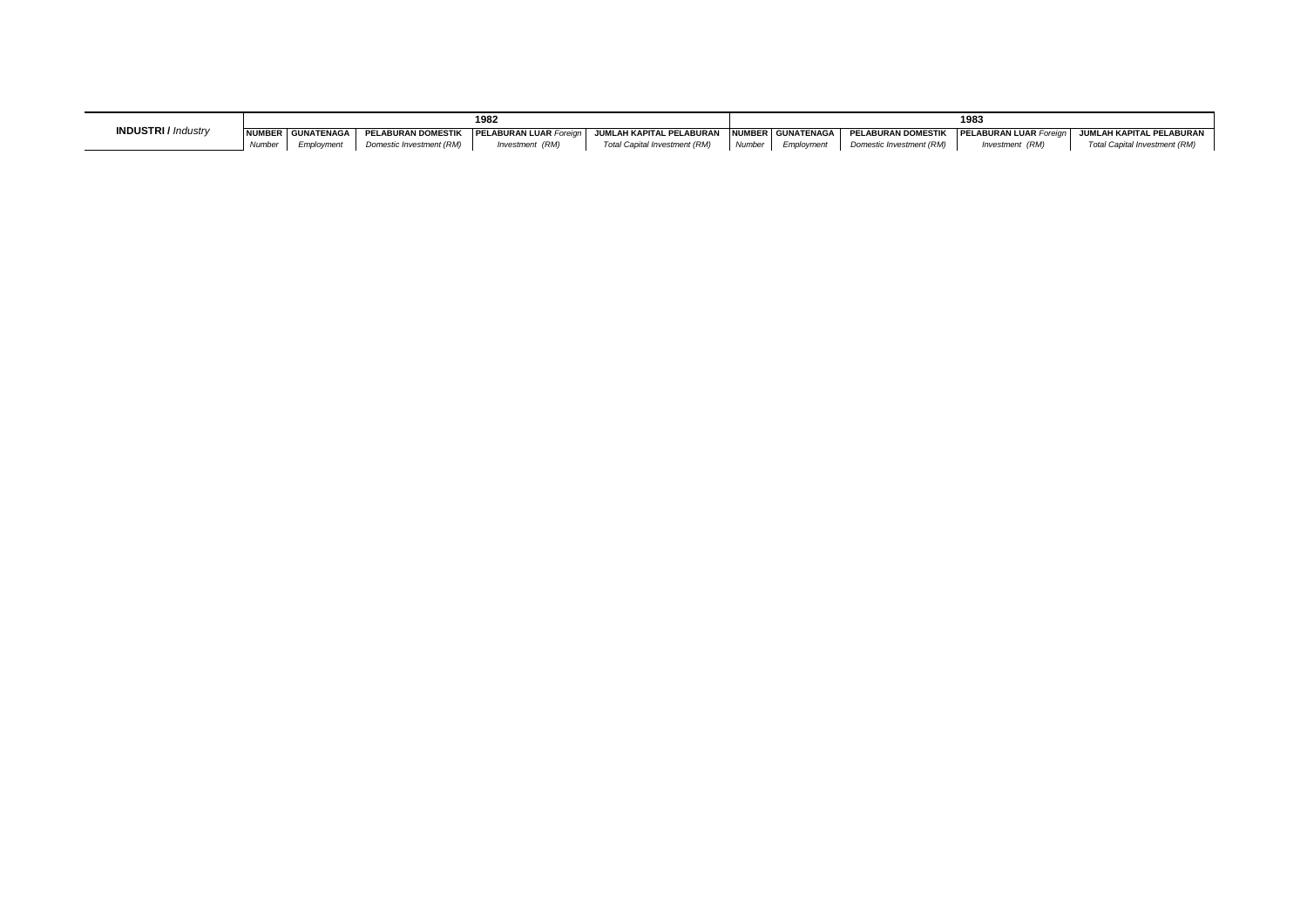*Table 12.3.1: MIDA Approved Projects* 

|                                                                                 |               |                   |                           | 1984                          |                                 |                 |                   |                           | 1985                          |                                 |
|---------------------------------------------------------------------------------|---------------|-------------------|---------------------------|-------------------------------|---------------------------------|-----------------|-------------------|---------------------------|-------------------------------|---------------------------------|
| <b>INDUSTRI/</b> Industry                                                       | <b>NUMBER</b> | <b>GUNATENAGA</b> | <b>PELABURAN DOMESTIK</b> | <b>PELABURAN LUAR Foreian</b> | <b>JUMLAH KAPITAL PELABURAN</b> | <b>NUMBER</b>   | <b>GUNATENAGA</b> | <b>PELABURAN DOMESTIK</b> | <b>PELABURAN LUAR Foreian</b> | <b>JUMLAH KAPITAL PELABURAN</b> |
|                                                                                 | Number        | Employment        | Domestic Investment (RM)  | Investment (RM)               | Total Capital Investment (RM)   | Number          | Employment        | Domestic Investment (RM)  | Investment (RM)               | Total Capital Investment (RM)   |
| PEMBUATAN MAKANAN                                                               | 50            | 2,382             | 209.9                     | 48.3                          | 258.1                           | 57              | 4,123             | 520.2                     | 58.6                          | 578.7                           |
| <b>Food Manufacturing</b>                                                       |               |                   |                           |                               |                                 |                 |                   |                           |                               |                                 |
| <b>TEMBAKAU &amp; MINUMAN</b><br>Beverages<br>& Tobacco                         | 8             | 229               | 11.2                      | 4.5                           | 15.8                            |                 | 392               | 27.5                      | 1.1                           | 28.6                            |
| <b>TEKSTIL &amp; BARANGAN TEKSTIL</b><br><b>Textiles &amp; Textile Products</b> | 68            | 9,669             | 75.6                      | 49.8                          | 125.5                           | 50 <sup>1</sup> | 8,022             | 91.8                      | 31.3                          | 123.0                           |
| <b>KULIT &amp; BARANGAN KULIT</b><br>Leather & Leather Products                 | 3             | 334               | 6.6                       | 0.0                           | 6.6                             |                 | 80                | 0.9                       | 0.4                           | 1.3                             |
| KAYU & KELUARAN KAYU<br>Wood & Wood Products                                    | 42            | 4.250             | 163.2                     | 6.2                           | 169.4                           | 28              | 2.343             | 105.4                     | 11.6                          | 117.0                           |
| PERABOT & Furniture & Fixtures                                                  | 16            | 1.195             | 31.1                      | 5.4                           | 36.6                            |                 | 660               | 17.3                      | 6.0                           | 23.3                            |
| Paper, Printing & Publishing                                                    | 46            | 2.521             | 213.6                     | 18.1                          | 231.7                           | 35              | 5.463             | 1,713.6                   | 102.0                         | 1,815.5                         |
| <b>KELUARAN &amp; BAHAN KIMIA Chemical</b><br>& Chemical Products               | 47            | 2,069             | 748.3                     | 51.0                          | 799.3                           | 39              | 1,503             | 165.6                     | 29.4                          | 195.0                           |
| <b>KELUARAN PETROLEUM</b><br>Petroleum<br>Products                              | 12            | 210               | 27.0                      | 5.3                           | 32.2                            | 11              | 275               | 23.0                      | 0.8                           | 23.7                            |
| <b>KELUARAN GETAH</b><br><b>Rubber Products</b>                                 | 28            | 1.163             | 42.4                      | 22.9                          | 65.3                            | 24              | 1.858             | 66.5                      | 29.8                          | 96.3                            |
| <b>KELUARAN PLASTIK</b><br><b>Plastic Products</b>                              | 46            | 1.539             | 74.4                      | 16.4                          | 90.8                            | 42              | 1.714             | 86.3                      | 19.1                          | 105.4                           |
| <b>KELUARAN GALIAN BUKAN LOGAM</b><br><b>Non-Metallic Mineral Products</b>      | 84            | 5,061             | 417.8                     | 76.7                          | 494.5                           | 84              | 4,878             | 422.6                     | 110.8                         | 533.4                           |
| <b>Basic Metal Products</b>                                                     | 30            | 2.170             | 218.1                     | 48.1                          | 266.2                           | 32              | 2.292             | 473.3                     | 148.1                         | 621.4                           |
| <b>Fabricated Metal Products</b>                                                | 70            | 4.111             | 178.2                     | 65.2                          | 243.4                           | 53              | 2,156             | 224.3                     | 43.8                          | 268.1                           |
| PEMBUATAN JENTERA<br>Machinery<br>Manufacturing                                 | 36            | 1.987             | 110.2                     | 10.9                          | 121.1                           | 41              | 2,389             | 93.0                      | 43.7                          | 136.7                           |
| <b>KELUARAN ELEKTRIK &amp;</b><br><b>Electronics &amp; Electrical Products</b>  | <b>72</b>     | 10.242            | 216.4                     | 136.9                         | 353.3                           | 62              | 7.848             | 130.2                     | 110.7                         | 240.9                           |
| <b>KELENGKAPAN PENGANGKUTAN</b><br><b>Transport Equipment</b>                   | 70            | 6,509             | 306.3                     | 141.2                         | 447.5                           | 33              | 3.989             | 494.5                     | 186.4                         | 681.0                           |
| Scientific & Measuring Equipment                                                |               | 14                | 0.0                       |                               | 0.0                             |                 | 658               | 15.7                      | 5.7                           | 21.4                            |
| Miscellaneous                                                                   | 19            | 1.176             | 32.8                      | 11.1                          | 44.0                            | 16              | 2.954             | 56.7                      | 20.1                          | 76.2                            |
| <b>Natural Gas</b>                                                              |               |                   |                           |                               |                                 |                 |                   |                           |                               |                                 |
| <b>TOTAL</b>                                                                    | 749           | 56,831            | 3,083.1                   | 718.1                         | 3,801.1                         | 625             | 53,597            | 4.727.6                   | 959.3                         | 5,686.9                         |

**SUMBER** / *Source* : MIDA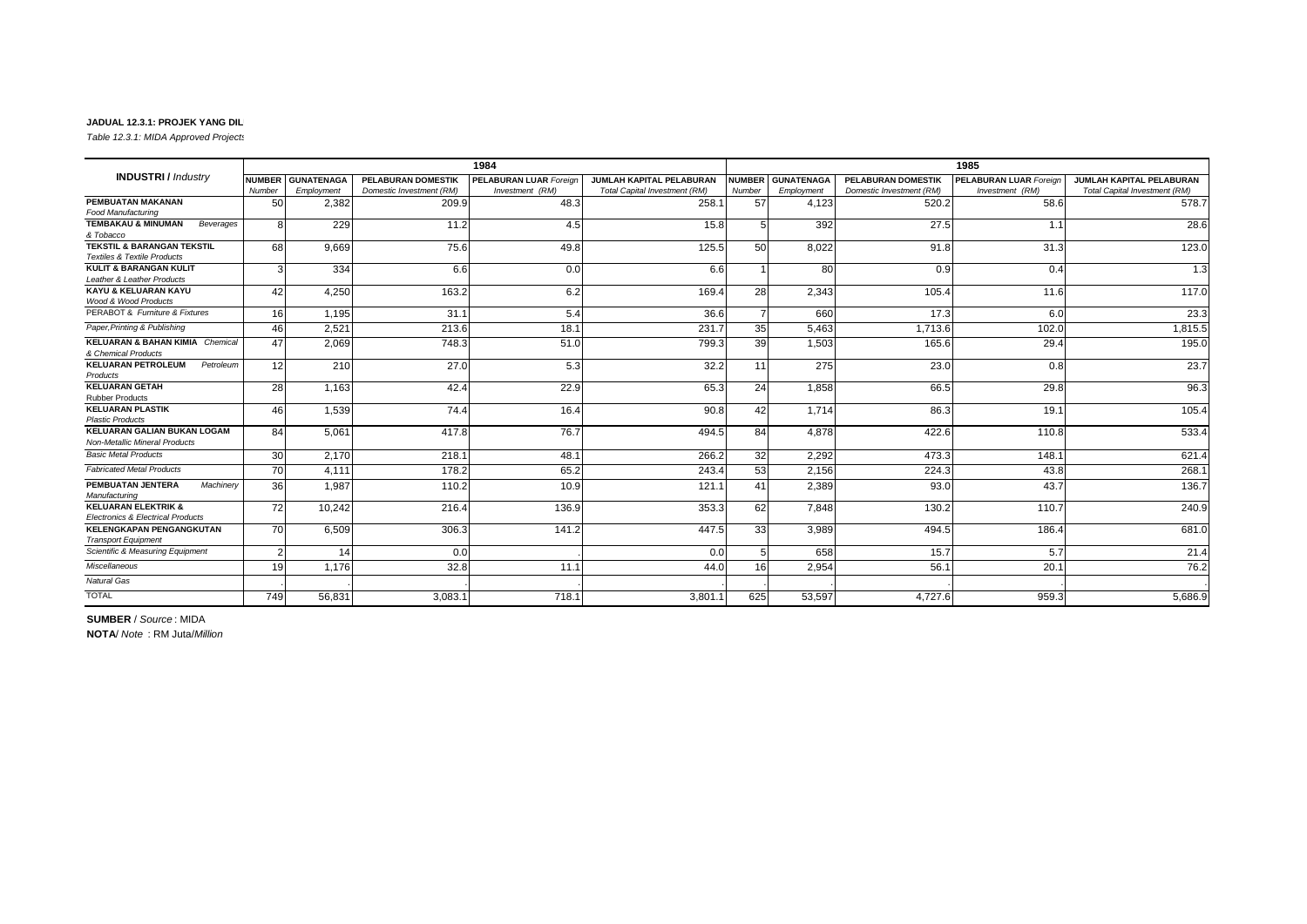|                            |                    |                     |                           | 1984                          |                                               | 1985   |            |                           |                               |                               |  |
|----------------------------|--------------------|---------------------|---------------------------|-------------------------------|-----------------------------------------------|--------|------------|---------------------------|-------------------------------|-------------------------------|--|
| <b>INDUSTRI</b> / Industry |                    | NUMBER GUNATENAGA L | <b>PELABURAN DOMESTIK</b> | <b>PELABURAN LUAR Foreign</b> | JUMLAH KAPITAL PELABURAN HNUMBER GUNATENAGA I |        |            | <b>PELABURAN DOMESTIK</b> | <b>PELABURAN LUAR Foreign</b> | JUMLAH KAPITAL PELABURAN      |  |
|                            | Numbe <sub>r</sub> | Employment          | Domestic Investment (RM)  | Investment (RM)               | Total Capital Investment (RM)                 | Number | Employment | Domestic Investment (RM)  | Investment (RM)               | Total Capital Investment (RM) |  |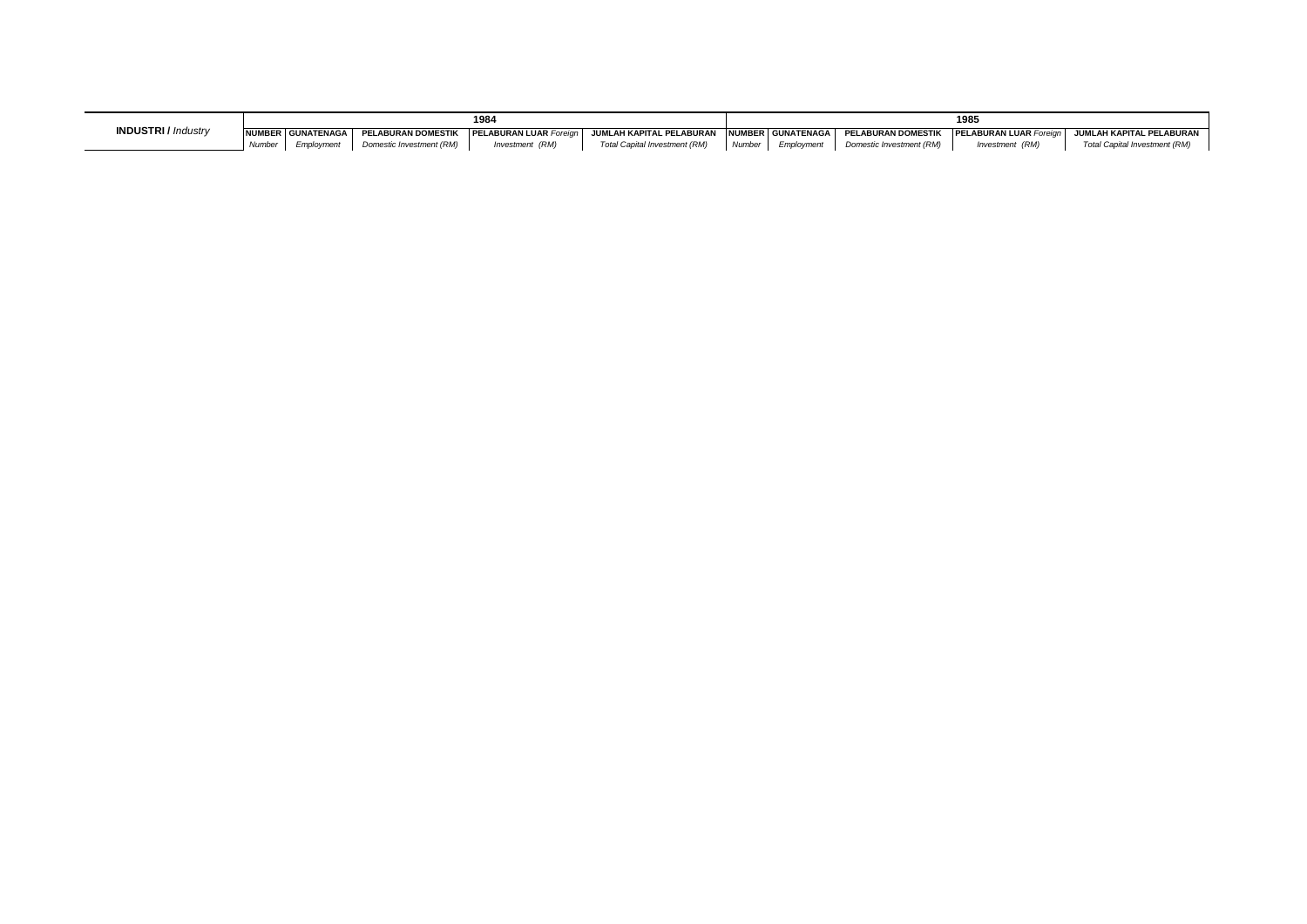*Table 12.3.1: MIDA Approved Projects* 

|                                                                                 |                 |                   |                           | 1986                          |                                 |               |                   |                           | 1987                          |                                 |
|---------------------------------------------------------------------------------|-----------------|-------------------|---------------------------|-------------------------------|---------------------------------|---------------|-------------------|---------------------------|-------------------------------|---------------------------------|
| <b>INDUSTRI</b> / Industry                                                      |                 | NUMBER GUNATENAGA | <b>PELABURAN DOMESTIK</b> | <b>PELABURAN LUAR Foreign</b> | <b>JUMLAH KAPITAL PELABURAN</b> | <b>NUMBER</b> | <b>GUNATENAGA</b> | <b>PELABURAN DOMESTIK</b> | <b>PELABURAN LUAR Foreign</b> | <b>JUMLAH KAPITAL PELABURAN</b> |
|                                                                                 | Number          | Employment        | Domestic Investment (RM)  | Investment (RM)               | Total Capital Investment (RM)   | Number        | Employment        | Domestic Investment (RM)  | Investment (RM)               | Total Capital Investment (RM)   |
| PEMBUATAN MAKANAN                                                               | 67              | 6.676             | 969.2                     | 293.8                         | 1,263.0                         | 28            | 2,250             | 386.0                     | 202.6                         | 588.6                           |
| Food Manufacturing                                                              |                 |                   |                           |                               |                                 |               |                   |                           |                               |                                 |
| <b>TEMBAKAU &amp; MINUMAN</b><br>Beverages                                      | 3               | 154               | 8.4                       | 2.3                           | 10.7                            | 3             | 392               | 1.2                       | 4.2                           | 5.4                             |
| & Tobacco                                                                       |                 |                   |                           |                               |                                 |               |                   |                           |                               |                                 |
| <b>TEKSTIL &amp; BARANGAN TEKSTIL</b><br><b>Textiles &amp; Textile Products</b> | 32              | 4.576             | 75.8                      | 31.4                          | 107.2                           | 44            | 6.873             | 57.1                      | 55.4                          | 112.5                           |
| <b>KULIT &amp; BARANGAN KULIT</b>                                               |                 |                   |                           |                               |                                 |               |                   |                           |                               |                                 |
| Leather & Leather Products                                                      |                 |                   |                           |                               |                                 |               |                   |                           |                               |                                 |
| KAYU & KELUARAN KAYU                                                            | 14              | 1.503             | 34.6                      | 12.6                          | 47.3                            | 22            | 6,663             | 151.6                     | 120.5                         | 272.1                           |
| Wood & Wood Products                                                            |                 |                   |                           |                               |                                 |               |                   |                           |                               |                                 |
| PERABOT & Furniture & Fixtures                                                  | 3               | 251               | 5.4                       | 1.1                           | 6.6                             |               | 286               | 0.2                       | 2.1                           | 2.4                             |
| Paper, Printing & Publishing                                                    | 10 <sup>1</sup> | 679               | 64.4                      | 12.3                          | 76.8                            | 13            | 1.082             | 173.1                     | 79.7                          | 252.8                           |
| <b>KELUARAN &amp; BAHAN KIMIA Chemical</b>                                      | <b>29</b>       | 1.645             | 113.3                     | 42.0                          | 155.3                           | 15            | 848               | 30.0                      | 325.8                         | 355.8                           |
| & Chemical Products                                                             |                 |                   |                           |                               |                                 |               |                   |                           |                               |                                 |
| <b>KELUARAN PETROLEUM</b><br>Petroleum                                          | ĥ               | 359               | 922.9                     | 876.3                         | 1,799.1                         |               |                   |                           |                               |                                 |
| Products                                                                        |                 |                   |                           |                               |                                 |               |                   |                           |                               |                                 |
| <b>KELUARAN GETAH</b><br><b>Rubber Products</b>                                 | 20              | 1,981             | 88.9                      | 71.1                          | 160.1                           | 56            | 7.762             | 147.9                     | 191.3                         | 339.2                           |
| <b>KELUARAN PLASTIK</b>                                                         | 22              | 948               | 166.5                     | 92.3                          | 258.8                           | $\mathbf{Q}$  | 1.406             | 66.0                      | 104.3                         | 170.3                           |
| <b>Plastic Products</b>                                                         |                 |                   |                           |                               |                                 |               |                   |                           |                               |                                 |
| <b>KELUARAN GALIAN BUKAN LOGAM</b>                                              | 28              | 1.444             | 177.9                     | 26.3                          | 204.2                           | Я             | 876               | 44.5                      | 79.7                          | 124.2                           |
| Non-Metallic Mineral Products                                                   |                 |                   |                           |                               |                                 |               |                   |                           |                               |                                 |
| <b>Basic Metal Products</b>                                                     | 11              | 881               | 368.5                     | 25.3                          | 393.8                           | 21            | 1.757             | 471.3                     | 82.3                          | 553.5                           |
| <b>Fabricated Metal Products</b>                                                | 36              | 1.626             | 86.7                      | 19.6                          | 106.3                           | 11            | 954               | 18.3                      | 8.6                           | 26.9                            |
| PEMBUATAN JENTERA<br>Machinerv<br>Manufacturing                                 | 11              | 1.421             | 50.5                      | 21.5                          | 71.9                            |               | 588               | 8.7                       | 23.4                          | 32.1                            |
| <b>KELUARAN ELEKTRIK &amp;</b>                                                  | 56              | 9.201             | 59.9                      | 97.2                          | 157.0                           | 71            | 24,666            | 67.1                      | 752.3                         | 819.4                           |
| <b>Electronics &amp; Electrical Products</b>                                    |                 |                   |                           |                               |                                 |               |                   |                           |                               |                                 |
| <b>KELENGKAPAN PENGANGKUTAN</b><br><b>Transport Equipment</b>                   | 85              | 5.614             | 273.5                     | 53.7                          | 327.2                           | 15            | 1.892             | 236.7                     | 12.6                          | 249.3                           |
| Scientific & Measuring Equipment                                                |                 | 405               | 1.5                       |                               | 1.5                             |               |                   |                           |                               |                                 |
| Miscellaneous                                                                   | 10              | 866               | 7.4                       | 9.1                           | 16.5                            | R             | 1.773             | 14.2                      | 15.2                          | 29.4                            |
| <b>Natural Gas</b>                                                              |                 |                   |                           |                               |                                 |               |                   |                           |                               |                                 |
| <b>TOTAL</b>                                                                    | 447             | 40,230            | 3,475.3                   | 1,687.9                       | 5,163.2                         | 333           | 60.068            | 1,873.9                   | 2,060.0                       | 3,933.9                         |

**SUMBER** / *Source* : MIDA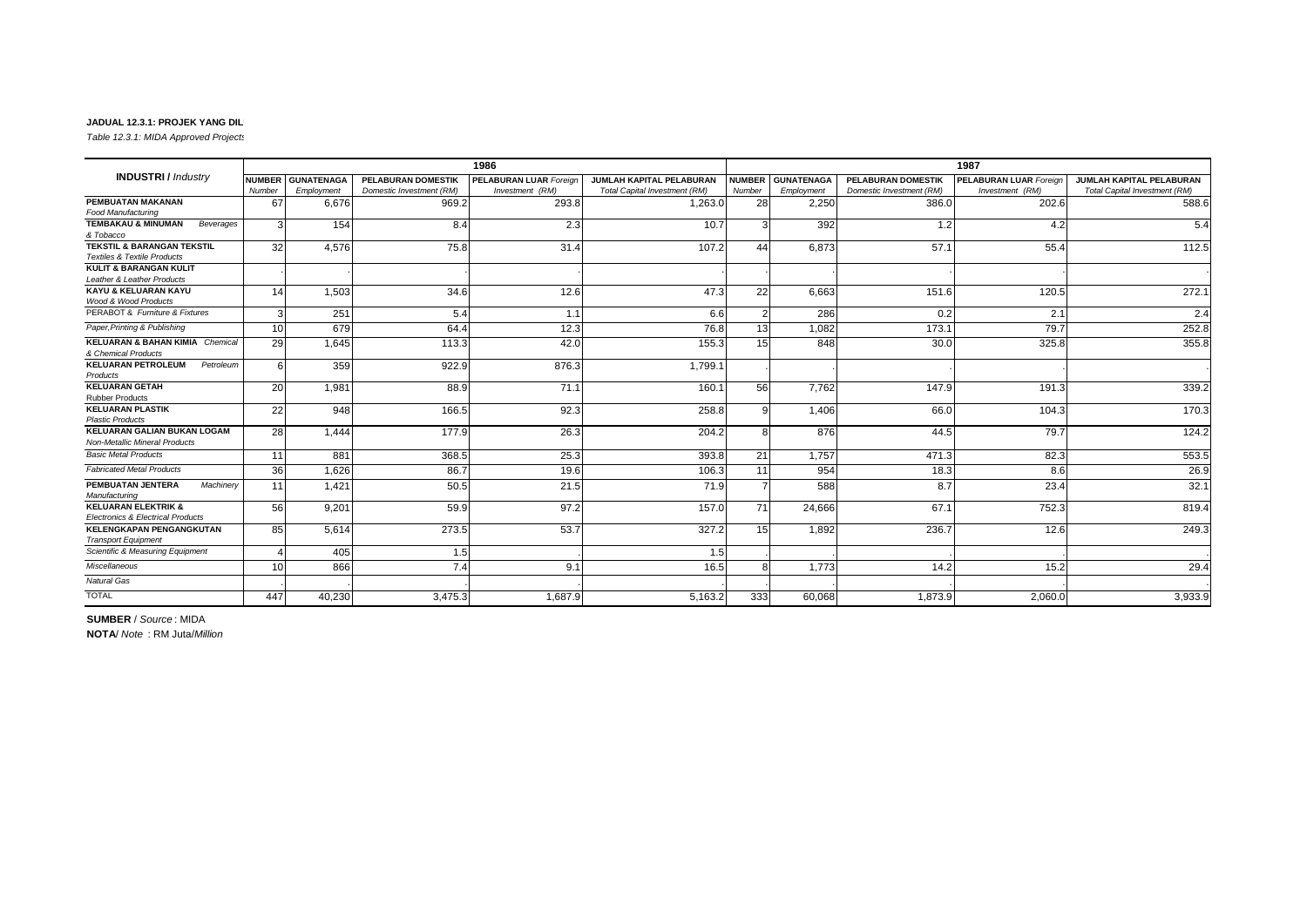|                            |              |                     |                           | 1986                          |                                                                    |        |            |                          | 198                           |                                     |
|----------------------------|--------------|---------------------|---------------------------|-------------------------------|--------------------------------------------------------------------|--------|------------|--------------------------|-------------------------------|-------------------------------------|
| <b>INDUSTRI</b> / Industry |              | NUMBER GUNATENAGA I | <b>PELABURAN DOMESTIK</b> | <b>PELABURAN LUAR Foreign</b> | JUMLAH KAPITAL PELABURAN INUMBER I GUNATENAGA I PELABURAN DOMESTIK |        |            |                          | <b>PELABURAN LUAR Foreign</b> | JUMLAH KAPITAL PELABURAN            |
|                            | <b>Numbe</b> |                     | Domestic Investment (RM)  | Investment (RM)               | Total Capital Investment (RM)                                      | Number | Emplovment | Domestic Investment (RM) | Investment (RM)               | <b>Total Capital Investment (RM</b> |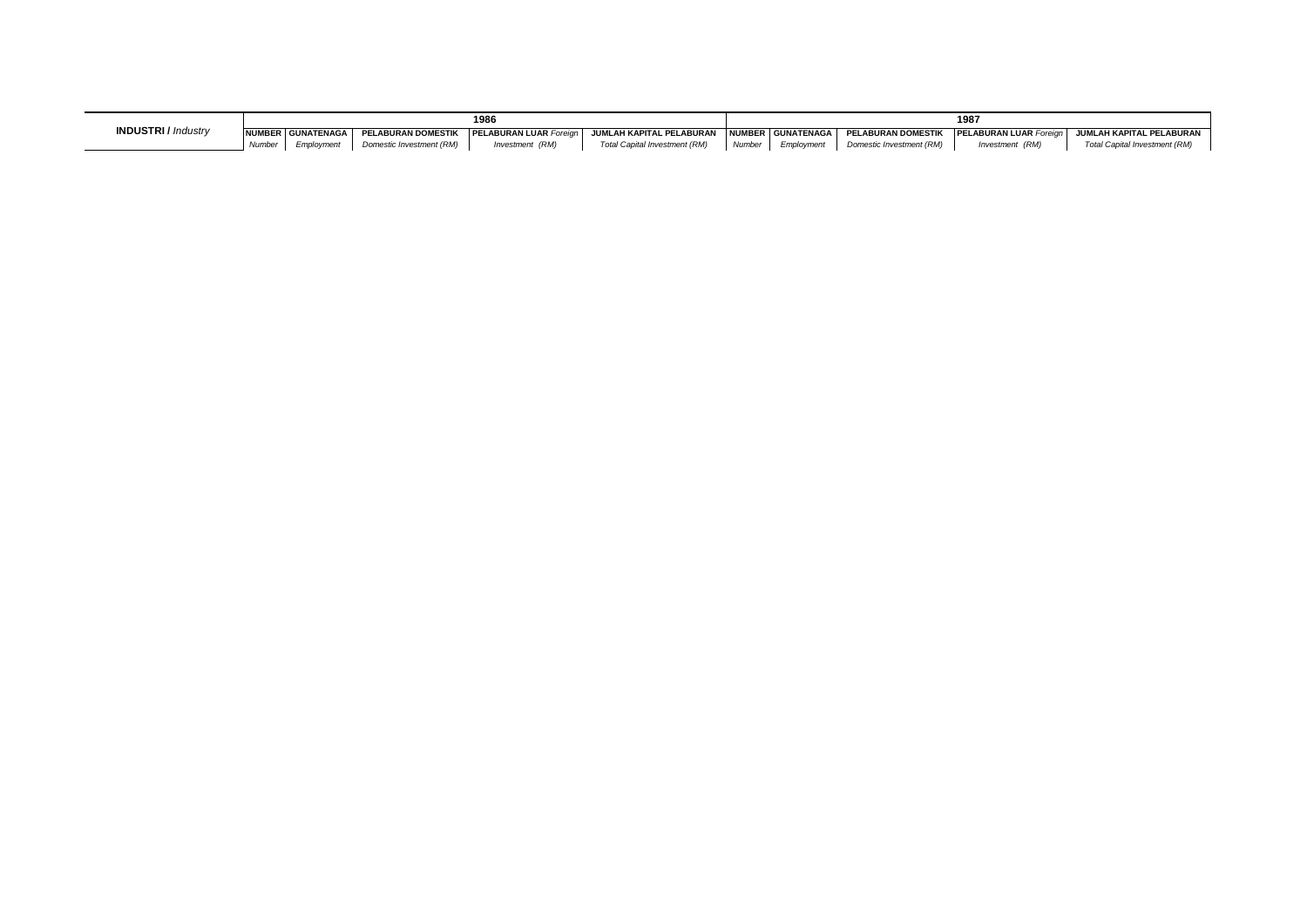*Table 12.3.1: MIDA Approved Projects* 

|                                                                                 |               |                   |                           | 1988                          |                                      |                        |                   |                           | 1989                          |                               |
|---------------------------------------------------------------------------------|---------------|-------------------|---------------------------|-------------------------------|--------------------------------------|------------------------|-------------------|---------------------------|-------------------------------|-------------------------------|
| <b>INDUSTRI/</b> Industry                                                       | <b>NUMBER</b> | <b>GUNATENAGA</b> | <b>PELABURAN DOMESTIK</b> | <b>PELABURAN LUAR Foreign</b> | JUMLAH KAPITAL PELABURAN             | <b>NUMBER</b>          | <b>GUNATENAGA</b> | <b>PELABURAN DOMESTIK</b> | <b>PELABURAN LUAR Foreign</b> | JUMLAH KAPITAL PELABURAN      |
|                                                                                 | Number        | Employment        | Domestic Investment (RM)  | Investment (RM)               | <b>Total Capital Investment (RM)</b> | Number                 | Employment        | Domestic Investment (RM)  | Investment (RM)               | Total Capital Investment (RM) |
| PEMBUATAN MAKANAN                                                               | 38            | 12.551            | 398.4                     | 571.1                         | 969.4                                | 31                     | 12.174            | 204.8                     | 290.7                         | 495.6                         |
| <b>Food Manufacturing</b>                                                       |               |                   |                           |                               |                                      |                        |                   |                           |                               |                               |
| <b>TEMBAKAU &amp; MINUMAN</b><br>Beverages<br>& Tobacco                         |               | 722               | 18.5                      | 7.1                           | 25.6                                 |                        | 592               | 8.6                       | 0. <sub>C</sub>               | 8.6                           |
| <b>TEKSTIL &amp; BARANGAN TEKSTIL</b><br><b>Textiles &amp; Textile Products</b> | 70            | 13.722            | 83.2                      | 238.8                         | 322.0                                | 102                    | 20.169            | 159.7                     | 511.2                         | 670.9                         |
| <b>KULIT &amp; BARANGAN KULIT</b><br>Leather & Leather Products                 |               | 185               | 0.0                       | 0.4                           | 0.4                                  | 6                      | 1.235             | 2.9                       | 18.5                          | 21.4                          |
| KAYU & KELUARAN KAYU<br>Wood & Wood Products                                    | 44            | 12,002            | 248.7                     | 198.8                         | 447.5                                | 74                     | 23,212            | 559.2                     | 1,007.4                       | 1,566.6                       |
| PERABOT & Furniture & Fixtures                                                  | 27            | 5.148             | 21.4                      | 72.3                          | 93.8                                 | 35                     | 6.812             | 47.1                      | 129.7                         | 176.9                         |
| Paper, Printing & Publishing                                                    | 12            | 1.586             | 15.4                      | 34.2                          | 49.7                                 | 22                     | 2.432             | 204.8                     | 294.2                         | 499.0                         |
| <b>KELUARAN &amp; BAHAN KIMIA Chemical</b><br>& Chemical Products               | 20            | 2,521             | 198.3                     | 763.5                         | 961.8                                | 32                     | 1.957             | 252.5                     | 1.016.4                       | 1,268.9                       |
| <b>KELUARAN PETROLEUM</b><br>Petroleum<br>Products                              |               | 274               | 1,085.0                   | 0.0                           | 1,085.0                              | $\boldsymbol{\Lambda}$ | 172               | 390.8                     | 223.8                         | 614.6                         |
| <b>KELUARAN GETAH</b><br><b>Rubber Products</b>                                 | 296           | 47.339            | 870.0                     | 662.7                         | 1,532.7                              | 86                     | 13,340            | 195.8                     | 360.7                         | 556.5                         |
| <b>KELUARAN PLASTIK</b><br><b>Plastic Products</b>                              | 21            | 2,378             | 211.9                     | 272.3                         | 484.2                                | 39                     | 4.247             | 143.5                     | 215.2                         | 358.8                         |
| <b>KELUARAN GALIAN BUKAN LOGAM</b><br><b>Non-Metallic Mineral Products</b>      | 21            | 4,125             | 96.7                      | 73.4                          | 170.1                                | 23                     | 3,402             | 239.6                     | 339.C                         | 578.6                         |
| <b>Basic Metal Products</b>                                                     | 13            | 1.695             | 615.0                     | 612.7                         | 1.227.7                              | 37                     | 3,403             | 214.7                     | 440.                          | 654.2                         |
| <b>Fabricated Metal Products</b>                                                | 18            | 3,008             | 182.7                     | 147.4                         | 330.1                                | 39                     | 6.242             | 205.3                     | 521.4                         | 726.7                         |
| PEMBUATAN JENTERA<br>Machinery<br>Manufacturing                                 | 14            | 1,037             | 19.9                      | 12.2                          | 32.1                                 | 31                     | 3,448             | 37.0                      | 143.3                         | 180.3                         |
| <b>KELUARAN ELEKTRIK &amp;</b><br><b>Electronics &amp; Electrical Products</b>  | 95            | 30.034            | 101.0                     | 1,151.9                       | 1.252.9                              | 174                    | 64.268            | 315.6                     | 2,720.8                       | 3.036.3                       |
| <b>KELENGKAPAN PENGANGKUTAN</b><br><b>Transport Equipment</b>                   | 19            | 1,820             | 39.0                      | 22.4                          | 61.4                                 | 28                     | 3,622             | 366.6                     | 136.8                         | 503.3                         |
| Scientific & Measuring Equipment                                                |               | 231               | 0.0                       | 13.9                          | 13.9                                 |                        | 1,500             | 0.5                       | 209.9                         | 210.3                         |
| Miscellaneous                                                                   | 14            | 2,497             | 10.6                      | 23.1                          | 33.7                                 | 22                     | 4.401             | 14.4                      | 73.5                          | 87.9                          |
| <b>Natural Gas</b>                                                              |               |                   |                           |                               |                                      |                        |                   |                           |                               |                               |
| <b>TOTAL</b>                                                                    | 732           | 142,875           | 4,215.8                   | 4,878.0                       | 9,093.9                              | 792                    | 176,628           | 3,562.7                   | 8,652.7                       | 12,215.4                      |

**SUMBER** / *Source* : MIDA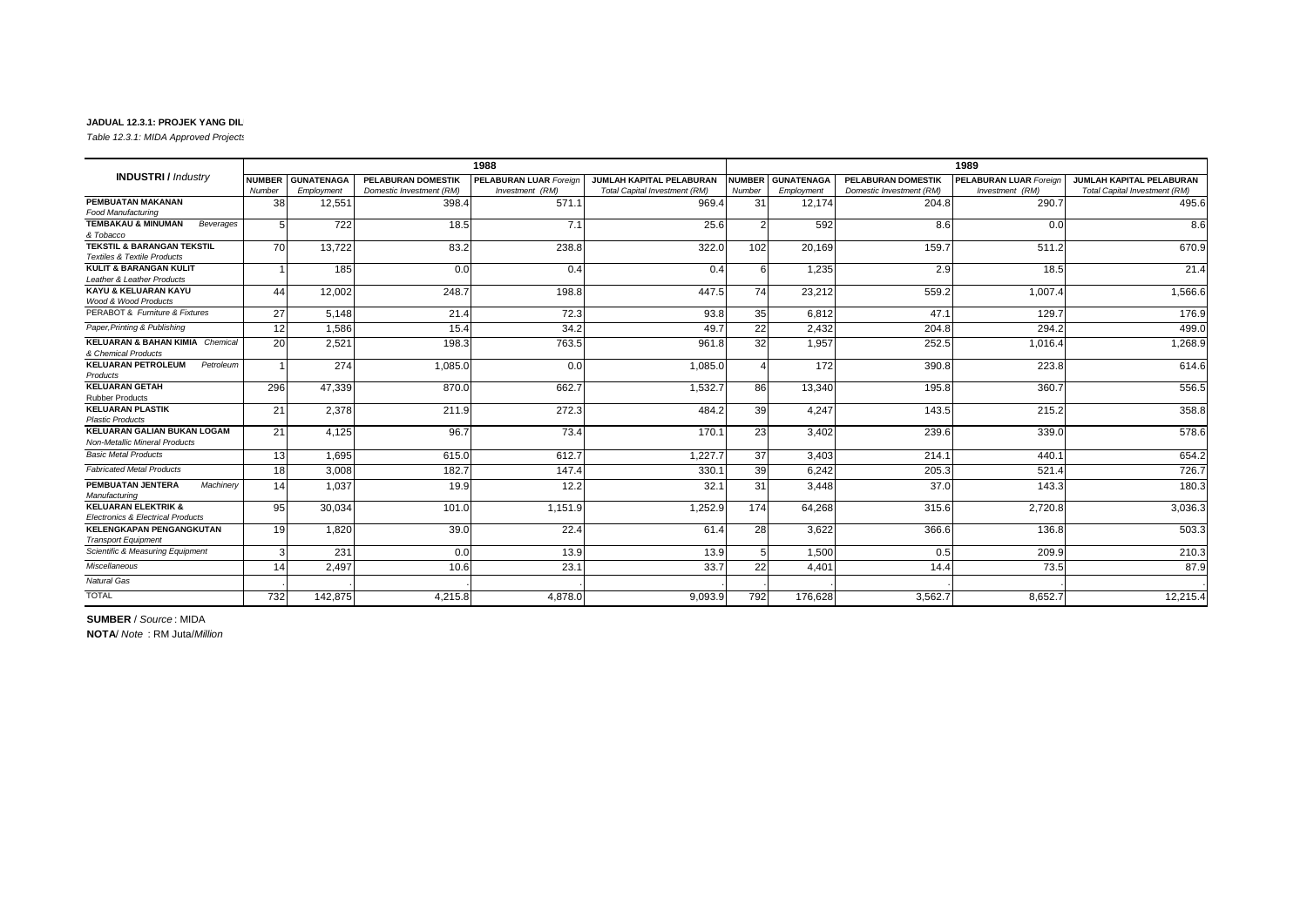|                            |                      |                          | 1988            |                                                                                                                                                                                    |          |            |                          | 1989            |                               |
|----------------------------|----------------------|--------------------------|-----------------|------------------------------------------------------------------------------------------------------------------------------------------------------------------------------------|----------|------------|--------------------------|-----------------|-------------------------------|
| <b>INDUSTRI</b> / Industry | INUMBER I GUNATENAGA |                          |                 | I PELABURAN DOMESTIK IPELABURAN LUAR <i>Foreign</i> I JUMLAH KAPITAL PELABURAN INUMBER I GUNATENAGA I PELABURAN DOMESTIK IPELABURAN LUAR <i>Foreign</i> I JUMLAH KAPITAL PELABURAN |          |            |                          |                 |                               |
|                            | Employment           | Domestic Investment (RM) | Investment (RM) | Total Capital Investment (RM)                                                                                                                                                      | Number 1 | Emplovment | Domestic Investment (RM) | Investment (RM) | Total Capital Investment (RM) |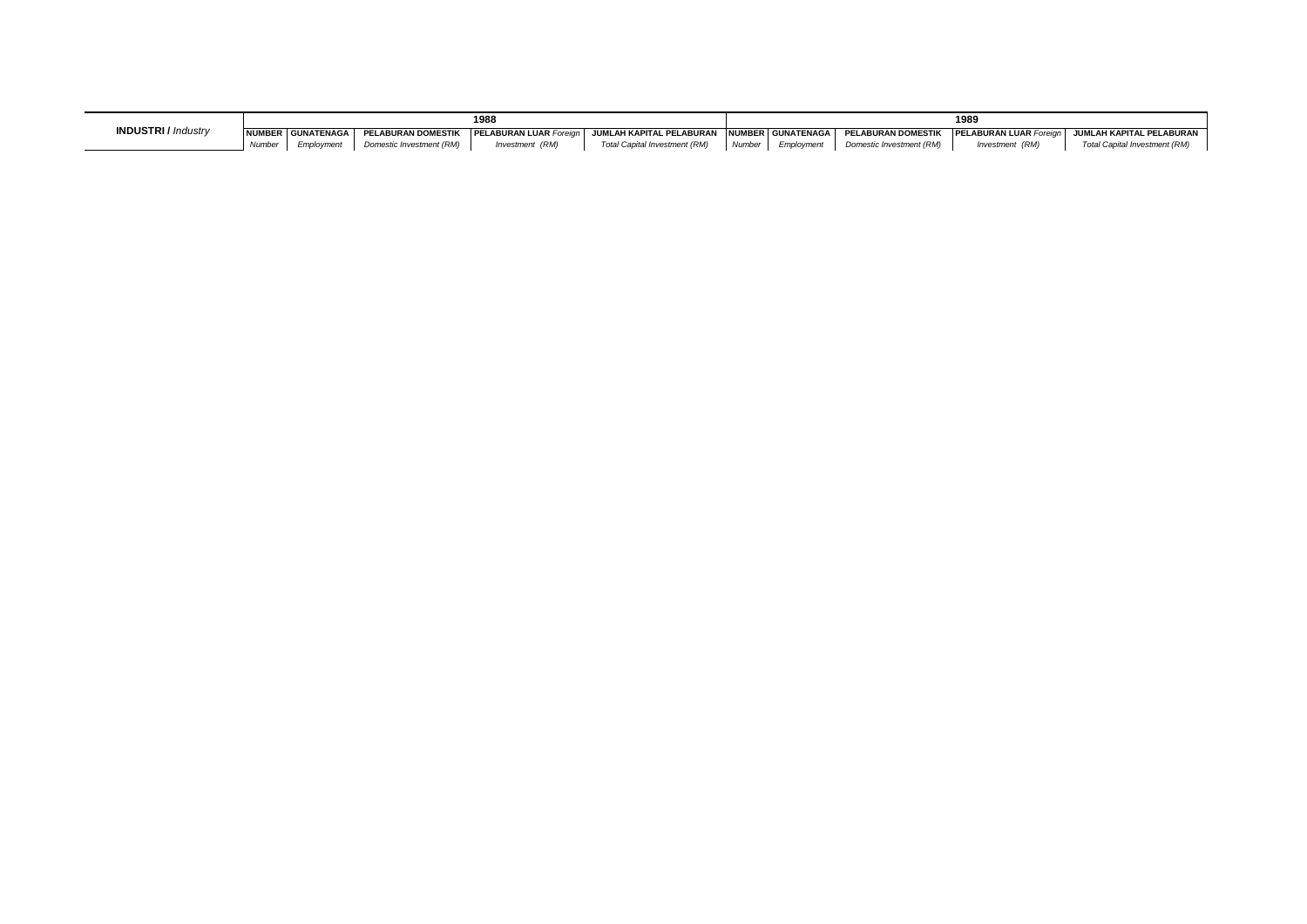*Table 12.3.1: MIDA Approved Projects* 

|                                                               |                 |                   |                           | 1990                          |                               |               |                   |                           | 1991                          |                                 |
|---------------------------------------------------------------|-----------------|-------------------|---------------------------|-------------------------------|-------------------------------|---------------|-------------------|---------------------------|-------------------------------|---------------------------------|
| <b>INDUSTRI/</b> Industry                                     | <b>NUMBER</b>   | <b>GUNATENAGA</b> | <b>PELABURAN DOMESTIK</b> | <b>PELABURAN LUAR Foreign</b> | JUMLAH KAPITAL PELABURAN      | <b>NUMBER</b> | <b>GUNATENAGA</b> | <b>PELABURAN DOMESTIK</b> | <b>PELABURAN LUAR Foreian</b> | <b>JUMLAH KAPITAL PELABURAN</b> |
|                                                               | Number          | Employment        | Domestic Investment (RM)  | Investment (RM)               | Total Capital Investment (RM) | Number        | Employment        | Domestic Investment (RM)  | Investment (RM)               | Total Capital Investment (RM)   |
| PEMBUATAN MAKANAN                                             | 36              | 2,379             | 245.2                     | 325.7                         | 570.8                         | 46            | 3,964             | 329.1                     | 232.9                         | 562.0                           |
| <b>Food Manufacturing</b>                                     |                 |                   |                           |                               |                               |               |                   |                           |                               |                                 |
| <b>TEMBAKAU &amp; MINUMAN</b><br>Beverages<br>& Tobacco       | 3               | 53                | 30.4                      | 8.4                           | 38.8                          | 6             | 579               | 30.6                      | 37.7                          | 68.3                            |
| <b>TEKSTIL &amp; BARANGAN TEKSTIL</b>                         | 124             | 19,105            | 320.4                     | 874.2                         | 1.194.7                       | 71            | 9,512             | 108.2                     | 401.9                         | 510.1                           |
| <b>Textiles &amp; Textile Products</b>                        |                 |                   |                           |                               |                               |               |                   |                           |                               |                                 |
| <b>KULIT &amp; BARANGAN KULIT</b>                             | 8               | 2,029             | 2.9                       | 30.5                          | 33.4                          |               | 862               | 9.9                       | 11.6                          | 21.6                            |
| Leather & Leather Products                                    |                 |                   |                           |                               |                               |               |                   |                           |                               |                                 |
| <b>KAYU &amp; KELUARAN KAYU</b>                               | 85              | 19.781            | 1,195.0                   | 542.7                         | 1,737.7                       | 92            | 27.770            | 661.4                     | 737.2                         | 1,398.5                         |
| Wood & Wood Products                                          |                 |                   |                           |                               |                               |               |                   |                           |                               |                                 |
| PERABOT & Furniture & Fixtures                                | 47              | 6.878             | 61.4                      | 127.6                         | 189.0                         | 40            | 5.440             | 22.7                      | 101.1                         | 123.8                           |
| Paper, Printing & Publishing                                  | 40 <sup>1</sup> | 3.857             | 767.1                     | 373.6                         | 1.140.7                       | 38            | 3.811             | 217.4                     | 175.9                         | 393.4                           |
| <b>KELUARAN &amp; BAHAN KIMIA Chemical</b>                    | 45              | 3,662             | 1,298.4                   | 1,727.3                       | 3,025.7                       | 48            | 3,112             | 212.1                     | 513.7                         | 725.8                           |
| & Chemical Products                                           |                 |                   |                           |                               |                               |               |                   |                           |                               |                                 |
| <b>KELUARAN PETROLEUM</b><br>Petroleum                        | 3               | 1.119             | 705.8                     | 2,703.1                       | 3.408.9                       | 12            | 1.055             | 3,026.8                   | 4.024.6                       | 7,051.4                         |
| Products                                                      |                 |                   |                           |                               |                               |               |                   |                           |                               |                                 |
| <b>KELUARAN GETAH</b><br><b>Rubber Products</b>               | 34              | 2.882             | 84.6                      | 54.3                          | 138.9                         | 40            | 5.730             | 330.6                     | 245.8                         | 576.4                           |
| <b>KELUARAN PLASTIK</b>                                       | 49              | 4,236             | 109.1                     | 426.6                         | 535.6                         | 54            | 4.086             | 240.5                     | 184.9                         | 425.4                           |
| <b>Plastic Products</b>                                       |                 |                   |                           |                               |                               |               |                   |                           |                               |                                 |
| <b>KELUARAN GALIAN BUKAN LOGAM</b>                            | 53              | 6,430             | 313.9                     | 180.1                         | 494.0                         | 47            | 7,459             | 1,932.5                   | 2,032.7                       | 3,964.6                         |
| <b>Non-Metallic Mineral Products</b>                          |                 |                   |                           |                               |                               |               |                   |                           |                               |                                 |
| <b>Basic Metal Products</b>                                   | 26              | 8.164             | 4,515.3                   | 4,538.7                       | 9,054.0                       | 43            | 12,166            | 3,701.1                   | 3,362.6                       | 7,063.7                         |
| <b>Fabricated Metal Products</b>                              | 52              | 4,089             | 232.6                     | 304.9                         | 537.5                         | 57            | 6.438             | 211.9                     | 1.673.8                       | 1,885.7                         |
| PEMBUATAN JENTERA<br>Machinery<br>Manufacturing               | 36              | 10,582            | 107.9                     | 1,167.9                       | 1,275.8                       | 43            | 3,521             | 45.5                      | 155.7                         | 200.6                           |
| <b>KELUARAN ELEKTRIK &amp;</b>                                | 213             | 65,369            | 438.6                     | 3,773.2                       | 4,211.8                       | 258           | 74,377            | 416.3                     | 2,716.7                       | 3,132.4                         |
| <b>Electronics &amp; Electrical Products</b>                  |                 |                   |                           |                               |                               |               |                   |                           |                               |                                 |
| <b>KELENGKAPAN PENGANGKUTAN</b><br><b>Transport Equipment</b> | 23              | 3,118             | 64.2                      | 279.5                         | 343.7                         | 32            | 4,044             | 352.5                     | 215.9                         | 568.3                           |
| Scientific & Measuring Equipment                              |                 | 1,556             | 0.0                       | 78.9                          | 78.9                          | 14            | 2,546             | 7.8                       | 171.2                         | 179.0                           |
| Miscellaneous                                                 | 25              | 4.475             | 46.4                      | 111.8                         | 158.2                         | 24            | 2,464             | 15.3                      | 61.3                          | 76.6                            |
| <b>Natural Gas</b>                                            |                 |                   |                           |                               |                               |               | 472               | 1.891.0                   |                               | 1,891.0                         |
| <b>TOTAL</b>                                                  |                 |                   |                           |                               |                               |               |                   |                           |                               |                                 |
|                                                               | 906             | 169,764           | 10,539.0                  | 17,629.1                      | 28,168.1                      | 973           | 179,408           | 13,763.1                  | 17,055.3                      | 30,818.5                        |

**SUMBER** / *Source* : MIDA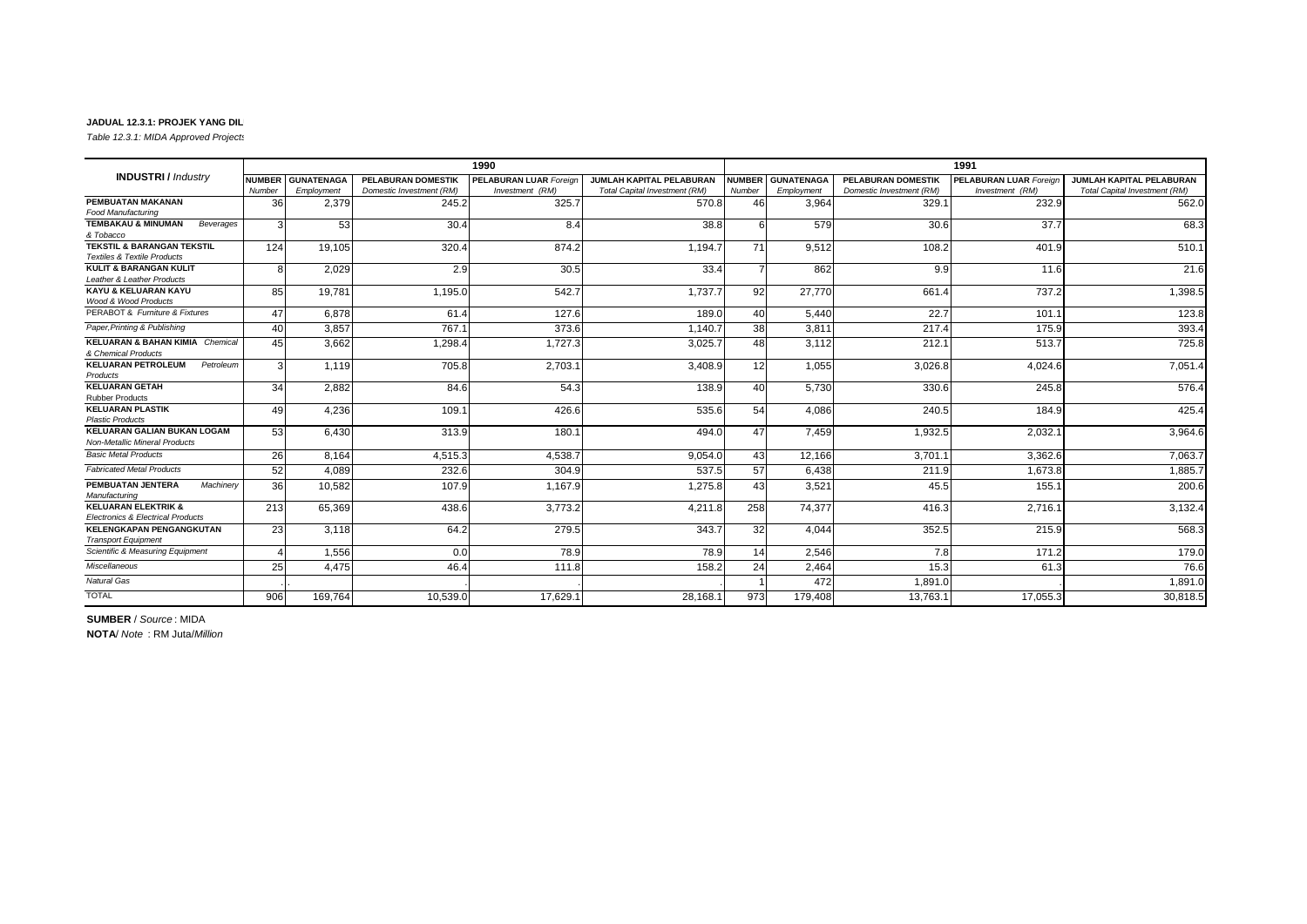|                            |                      |                          | 1990                                             |                                                                                           |        |            |                          | 199'            |                               |
|----------------------------|----------------------|--------------------------|--------------------------------------------------|-------------------------------------------------------------------------------------------|--------|------------|--------------------------|-----------------|-------------------------------|
| <b>INDUSTRI</b> / Industry | NUMBER GUNATENAGA    |                          | <b>PELABURAN DOMESTIK PELABURAN LUAR Foreian</b> | JUMLAH KAPITAL PELABURAN   NUMBER   GUNATENAGA   PELABURAN DOMESTIK   PELABURAN LUAR Fore |        |            |                          |                 | JUMLAH KAPITAL PELABURAN      |
|                            | Employment<br>Number | Domestic Investment (RM) | Investment (RM)                                  | Total Capital Investment (RM)                                                             | Number | Employment | Domestic Investment (RM) | Investment (RM) | Total Capital Investment (RM) |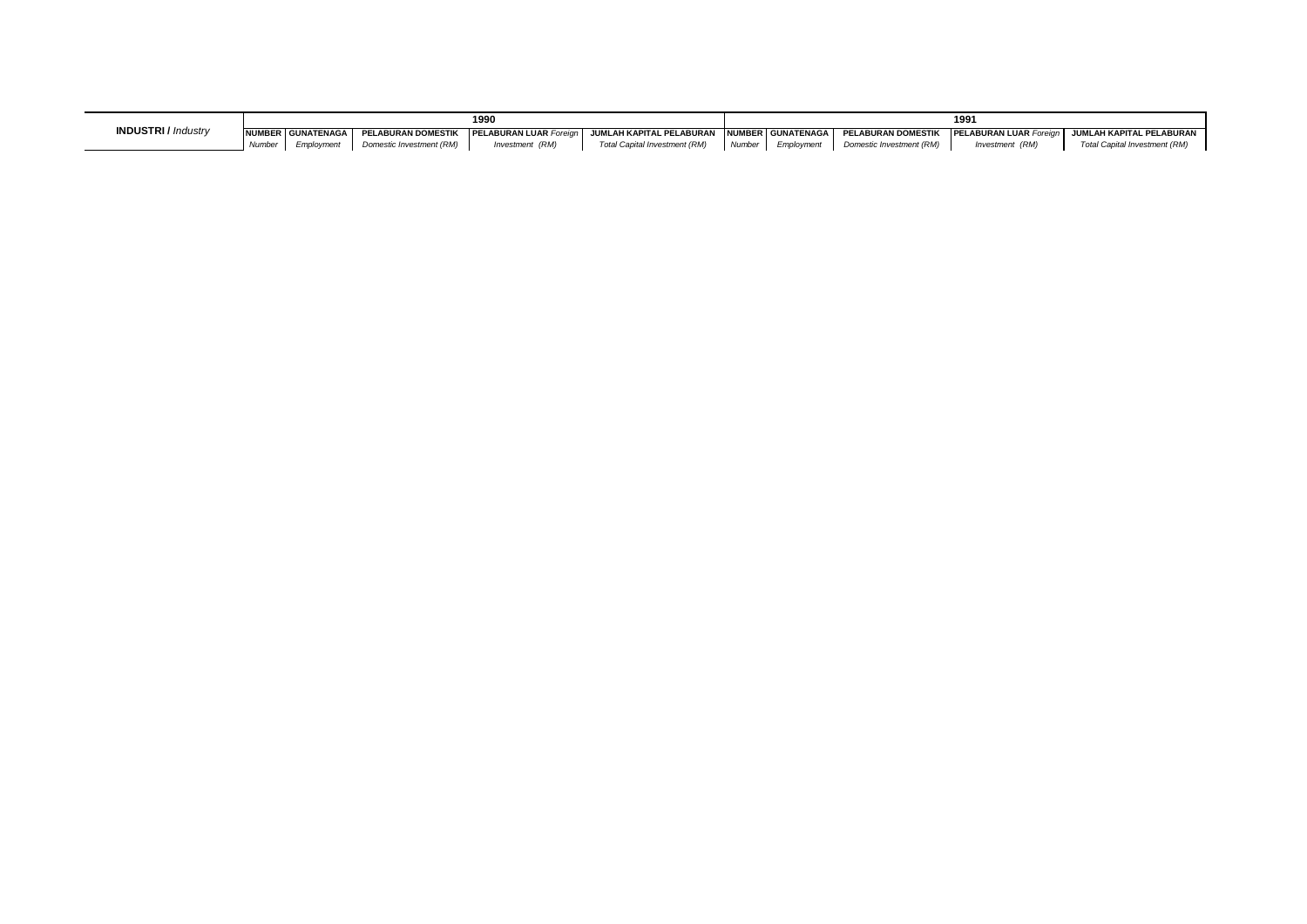*Table 12.3.1: MIDA Approved Projects* 

|                                                                                 |               |                   |                           | 1992                          |                               |               |                   |                          | 1993                          |                               |
|---------------------------------------------------------------------------------|---------------|-------------------|---------------------------|-------------------------------|-------------------------------|---------------|-------------------|--------------------------|-------------------------------|-------------------------------|
| <b>INDUSTRI</b> / Industry                                                      | <b>NUMBER</b> | <b>GUNATENAGA</b> | <b>PELABURAN DOMESTIK</b> | <b>PELABURAN LUAR Foreign</b> | JUMLAH KAPITAL PELABURAN      | <b>NUMBER</b> | <b>GUNATENAGA</b> | PELABURAN DOMESTIK       | <b>PELABURAN LUAR Foreign</b> | JUMLAH KAPITAL PELABURAN      |
|                                                                                 | Number        | Employment        | Domestic Investment (RM)  | Investment (RM)               | Total Capital Investment (RM) | Number        | Employment        | Domestic Investment (RM) | Investment (RM)               | Total Capital Investment (RM) |
| <b>PEMBUATAN MAKANAN</b>                                                        | 52            | 3.189             | 137.2                     | 215.1                         | 352.3                         | 49            | 4,316             | 238.5                    | 185.1                         | 423.6                         |
| Food Manufacturing                                                              |               |                   |                           |                               |                               |               |                   |                          |                               |                               |
| <b>TEMBAKAU &amp; MINUMAN</b><br>Beverages<br>& Tobacco                         | $\lambda$     | 181               | 27.2                      | 24.5                          | 51.7                          |               | 185               | 6.5                      | 28.8                          | 35.4                          |
| <b>TEKSTIL &amp; BARANGAN TEKSTIL</b><br><b>Textiles &amp; Textile Products</b> | 114           | 18,163            | 177.1                     | 1,158.4                       | 1,335.5                       | 47            | 6,549             | 419.3                    | 475.4                         | 894.7                         |
| <b>KULIT &amp; BARANGAN KULIT</b><br>Leather & Leather Products                 |               | 382               | 3.4                       | 3.8                           | 7.2                           | q             | 1,098             | 13.7                     | 17.3                          | 31.0                          |
| KAYU & KELUARAN KAYU<br>Wood & Wood Products                                    | 47            | 10,720            | 367.6                     | 276.6                         | 644.2                         | 42            | 8,156             | 374.1                    | 269.6                         | 643.7                         |
| PERABOT & Furniture & Fixtures                                                  | 22            | 2.728             | 30.4                      | 44.1                          | 74.4                          | 36            | 4.888             | 66.6                     | 56.5                          | 123.1                         |
| Paper, Printing & Publishing                                                    | 34            | 2.640             | 150.7                     | 32.2                          | 182.9                         | 27            | 2,093             | 970.7                    | 122.6                         | 1,092.7                       |
| <b>KELUARAN &amp; BAHAN KIMIA Chemical</b><br>& Chemical Products               | 35            | 2.175             | 323.1                     | 1,281.2                       | 1,604.3                       | 47            | 2.176             | 471.5                    | 436.                          | 907.6                         |
| <b>KELUARAN PETROLEUM</b><br>Petroleum<br>Products                              | 8             | 1.919             | 489.0                     | 10,046.0                      | 10,535.0                      | 8             | 515               | 258.7                    | 1,326.4                       | 1,585.                        |
| <b>KELUARAN GETAH</b><br><b>Rubber Products</b>                                 | 30            | 3,327             | 70.3                      | 49.2                          | 119.5                         | 14            | 1.927             | 51.5                     | 38.2                          | 89.7                          |
| <b>KELUARAN PLASTIK</b><br><b>Plastic Products</b>                              | 68            | 4,826             | 443.9                     | 216.4                         | 660.3                         | 50            | 3,394             | 136.4                    | 88.8                          | 225.2                         |
| <b>KELUARAN GALIAN BUKAN LOGAM</b><br>Non-Metallic Mineral Products             | 41            | 3,654             | 640.3                     | 334.3                         | 974.6                         | 39            | 4,380             | 2,016.7                  | 114.9                         | 2,131.5                       |
| <b>Basic Metal Products</b>                                                     | 45            | 5.618             | 1,861.3                   | 775.4                         | 2,636.7                       | 22            | 2.410             | 1,001.3                  | 786.9                         | 1,788.2                       |
| <b>Fabricated Metal Products</b>                                                | 45            | 3.431             | 177.1                     | 101.7                         | 278.8                         | 25            | 1,937             | 83.1                     | 95.9                          | 179.1                         |
| PEMBUATAN JENTERA<br>Machinery<br>Manufacturing                                 | 52            | 5.857             | 130.4                     | 383.7                         | 514.1                         | 16            | 1.323             | 47.3                     | 58.3                          | 105.6                         |
| <b>KELUARAN ELEKTRIK &amp;</b><br><b>Electronics &amp; Electrical Products</b>  | 211           | 30,616            | 622.1                     | 957.5                         | 1,579.5                       | 200           | 40.152            | 474.4                    | 1.830.5                       | 2,304.8                       |
| <b>KELENGKAPAN PENGANGKUTAN</b><br><b>Transport Equipment</b>                   | 31            | 3,252             | 306.2                     | 78.2                          | 384.5                         | 37            | 6,520             | 754.8                    | 317.5                         | 1,072.3                       |
| Scientific & Measuring Equipment                                                |               | 202               | 4.9                       | 2.0                           | 6.9                           |               | 796               | 9.2                      | 17.4                          | 26.5                          |
| Miscellaneous                                                                   | 26            | 2,591             | 22.7                      | 70.0                          | 92.8                          | 13            | 1.777             | 72.1                     | 20.9                          | 93.0                          |
| Natural Gas                                                                     |               | 570               | 4.018.0                   | 1,722.0                       | 5,740.0                       |               |                   |                          |                               |                               |
| <b>TOTAL</b>                                                                    | 874           | 106,041           | 10,003.0                  | 17,772.                       | 27,775.1                      | 686           | 94,592            | 7,465.5                  | 6,287.2                       | 13,752.7                      |

0.0 0.0 0.0

**SUMBER** / *Source* : MIDA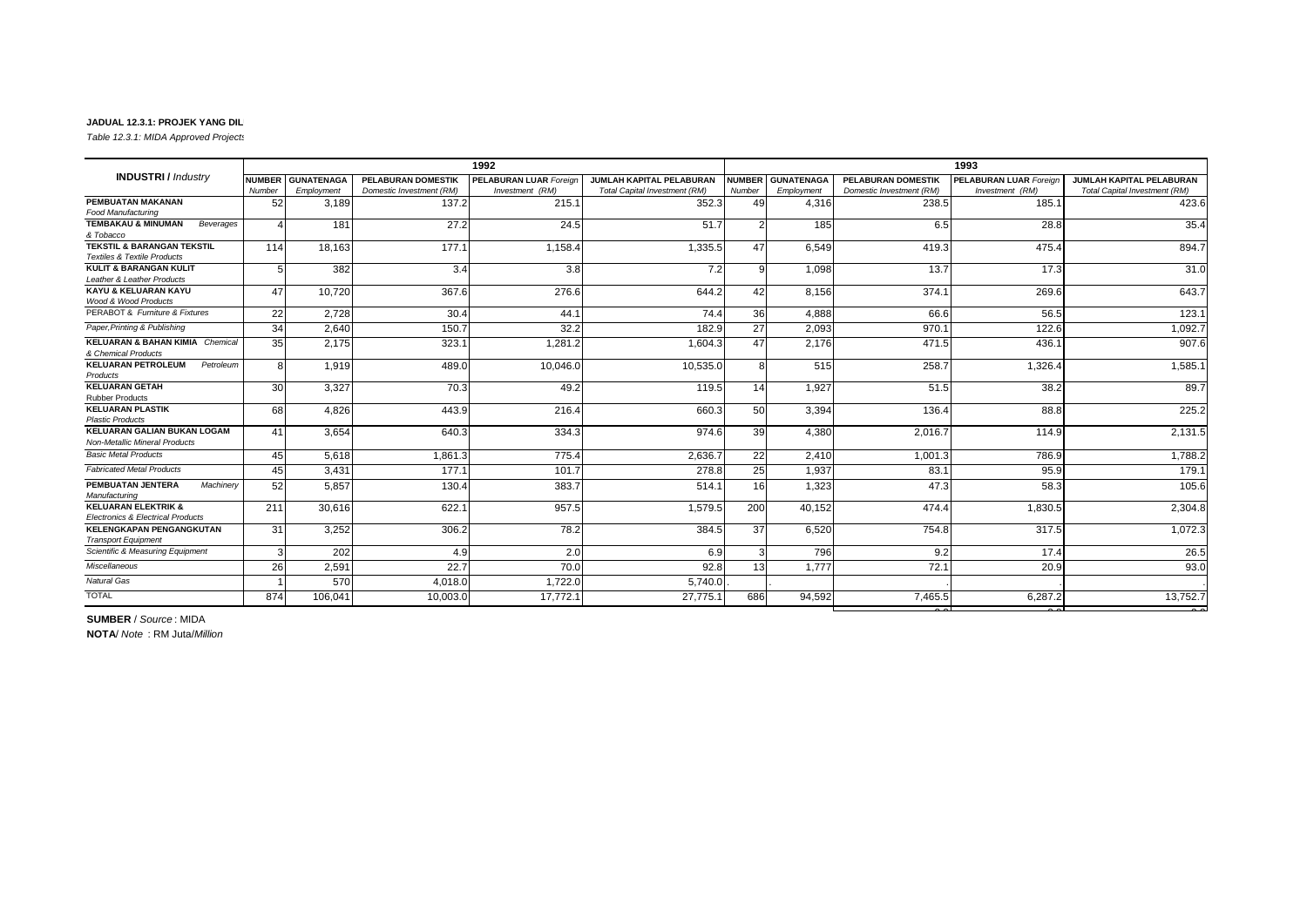|                            |       | 1992              |                           |                               |                                                |        |            | 199.                      |                               |                               |  |  |
|----------------------------|-------|-------------------|---------------------------|-------------------------------|------------------------------------------------|--------|------------|---------------------------|-------------------------------|-------------------------------|--|--|
| <b>INDUSTRI</b> / Industry |       | NUMBER GUNATENAGA | <b>PELABURAN DOMESTIK</b> | <b>PELABURAN LUAR Foreign</b> | JUMLAH KAPITAL PELABURAN INUMBERI GUNATENAGA I |        |            | <b>FELABURAN DOMESTIK</b> | <b>PELABURAN LUAR Foreign</b> | I JUMLAH KAPITAL PELABURAN    |  |  |
|                            | Numbe |                   | Domestic Investment (RM)  | Investment (RM)               | Total Capital Investment (RM)                  | Number | Employment | Domestic Investment (RM)  | Investment (RM)               | Total Capital Investment (RM) |  |  |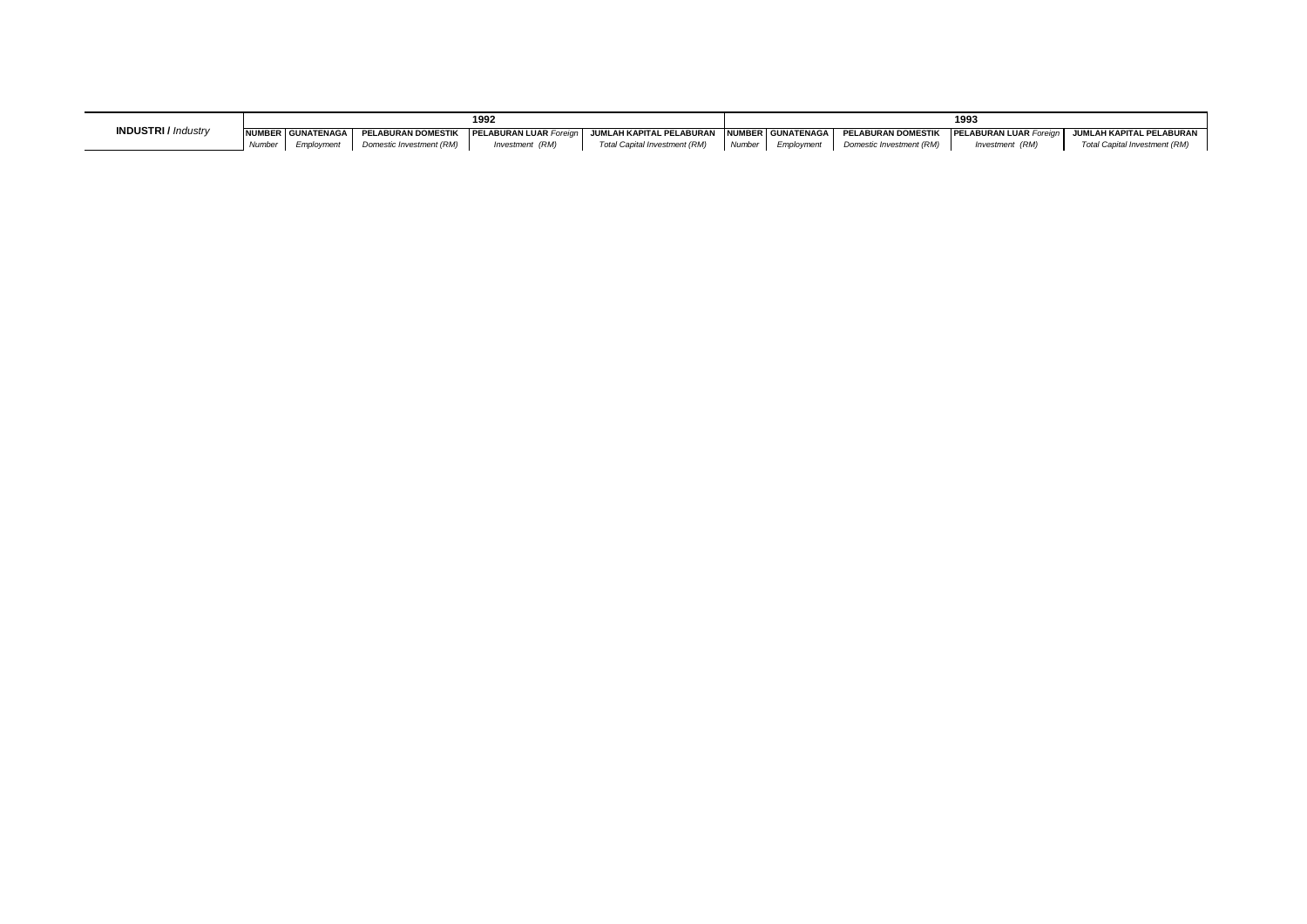*Table 12.3.1: MIDA Approved Projects* 

|                                                                                 |                          |                   |                           | 1994                          |                               | 1995            |                   |                           |                               |                               |  |
|---------------------------------------------------------------------------------|--------------------------|-------------------|---------------------------|-------------------------------|-------------------------------|-----------------|-------------------|---------------------------|-------------------------------|-------------------------------|--|
| <b>INDUSTRI/</b> Industry                                                       | <b>NUMBER</b>            | <b>GUNATENAGA</b> | <b>PELABURAN DOMESTIK</b> | <b>PELABURAN LUAR Foreign</b> | JUMLAH KAPITAL PELABURAN      | <b>NUMBER</b>   | <b>GUNATENAGA</b> | <b>PELABURAN DOMESTIK</b> | <b>PELABURAN LUAR Foreign</b> | JUMLAH KAPITAL PELABURAN      |  |
|                                                                                 | Number                   | Employment        | Domestic Investment (RM)  | Investment (RM)               | Total Capital Investment (RM) | Number          | Employment        | Domestic Investment (RM)  | Investment (RM)               | Total Capital Investment (RM) |  |
| PEMBUATAN MAKANAN                                                               | 32                       | 3.199             | 382.5                     | 202.3                         | 584.8                         | 37              | 2,616             | 380.0                     | 119.4                         | 499.4                         |  |
| Food Manufacturing                                                              |                          |                   |                           |                               |                               |                 |                   |                           |                               |                               |  |
| <b>TEMBAKAU &amp; MINUMAN</b><br>Beverages<br>& Tobacco                         | $\overline{\phantom{a}}$ | 715               | 101.0                     | 237.4                         | 338.4                         | 2               | 6                 | 4.6                       | 2.2                           | 6.8                           |  |
| <b>TEKSTIL &amp; BARANGAN TEKSTIL</b><br><b>Textiles &amp; Textile Products</b> | 43                       | 5,234             | 96.9                      | 1,218.7                       | 1,315.6                       | 38 <sup>1</sup> | 4.640             | 161.2                     | 473.6                         | 634.9                         |  |
| <b>KULIT &amp; BARANGAN KULIT</b><br>Leather & Leather Products                 | 3                        | 267               | 6.3                       | 1.7                           | 8.0                           | 3               | 559               | 43.4                      | 22.3                          | 65.7                          |  |
| KAYU & KELUARAN KAYU<br>Wood & Wood Products                                    | 74                       | 16,970            | 1,352.5                   | 916.9                         | 2,269.4                       | 78              | 20,800            | 1,132.7                   | 742.2                         | 1,874.2                       |  |
| PERABOT & Furniture & Fixtures                                                  | 39                       | 7.018             | 210.8                     | 43.3                          | 254.2                         | 45              | 8,001             | 126.7                     | 110.8                         | 237.6                         |  |
| Paper, Printing & Publishing                                                    | 30                       | 2,615             | 124.3                     | 85.0                          | 209.3                         | 21              | 1,824             | 248.4                     | 98.3                          | 346.6                         |  |
| <b>KELUARAN &amp; BAHAN KIMIA</b> Chemical<br>& Chemical Products               | 39                       | 2,059             | 673.1                     | 649.0                         | 1,322.1                       | 75              | 3.546             | 895.9                     | 902.1                         | 1,797.9                       |  |
| <b>KELUARAN PETROLEUM</b><br>Petroleum<br>Products                              | $\overline{7}$           | 1.016             | 1,976.3                   | 710.0                         | 2.686.3                       | 11              | 868               | 493.7                     | 1,316.7                       | 1.810.4                       |  |
| <b>KELUARAN GETAH</b><br><b>Rubber Products</b>                                 | 30                       | 3.796             | 91.6                      | 60.3                          | 151.8                         | 35              | 2,963             | 94.6                      | 76.6                          | 171.2                         |  |
| <b>KELUARAN PLASTIK</b><br><b>Plastic Products</b>                              | 63                       | 4,830             | 288.2                     | 352.0                         | 640.2                         | 76              | 4,604             | 249.8                     | 177.8                         | 427.6                         |  |
| <b>KELUARAN GALIAN BUKAN LOGAM</b><br><b>Non-Metallic Mineral Products</b>      | 42                       | 3,659             | 1,667.4                   | 805.4                         | 2,472.9                       | 87              | 8,526             | 2,790.6                   | 1,254.9                       | 4,045.5                       |  |
| <b>Basic Metal Products</b>                                                     | 35                       | 1.928             | 1.770.5                   | 392.                          | 2.162.6                       | 37              | 4.233             | 2,966.4                   | 474.5                         | 3,440.9                       |  |
| <b>Fabricated Metal Products</b>                                                | 48                       | 5.567             | 430.3                     | 246.3                         | 676.6                         | 50              | 5,256             | 271.5                     | 285.4                         | 556.8                         |  |
| PEMBUATAN JENTERA<br>Machinery<br>Manufacturing                                 | 46                       | 4,496             | 207.0                     | 257.1                         | 464.1                         | 36              | 3,184             | 81.1                      | 231.5                         | 312.6                         |  |
| <b>KELUARAN ELEKTRIK &amp;</b><br><b>Electronics &amp; Electrical Products</b>  | 268                      | 62,994            | 1,514.1                   | 4,825.4                       | 6,339.5                       | 194             | 39,821            | 778.1                     | 2,373.7                       | 3,151.8                       |  |
| <b>KELENGKAPAN PENGANGKUTAN</b><br><b>Transport Equipment</b>                   | 39                       | 4.283             | 628.3                     | 248.7                         | 877.0                         | 59              | 5.442             | 953.4                     | 461.3                         | 1.414.7                       |  |
| Scientific & Measuring Equipment                                                | $\mathsf{R}$             | 2.624             | 16.9                      | 36.1                          | 53.0                          |                 | 69                | 2.3                       | 2.3                           | 4.6                           |  |
| Miscellaneous                                                                   | 17                       | 3,217             | 74.2                      | 51.4                          | 125.6                         | 12              | 649               | 51.7                      | 18.1                          | 69.8                          |  |
| <b>Natural Gas</b>                                                              |                          |                   |                           |                               |                               |                 |                   |                           |                               |                               |  |
| <b>TOTAL</b>                                                                    | 870                      | 136,487           | 11,612.2                  | 11,339.                       | 22,951.3                      | 898             | 117,607           | 11,725.5                  | 9,143.6                       | 20,869.1                      |  |

0.0 0.0 0.0

**SUMBER** / *Source* : MIDA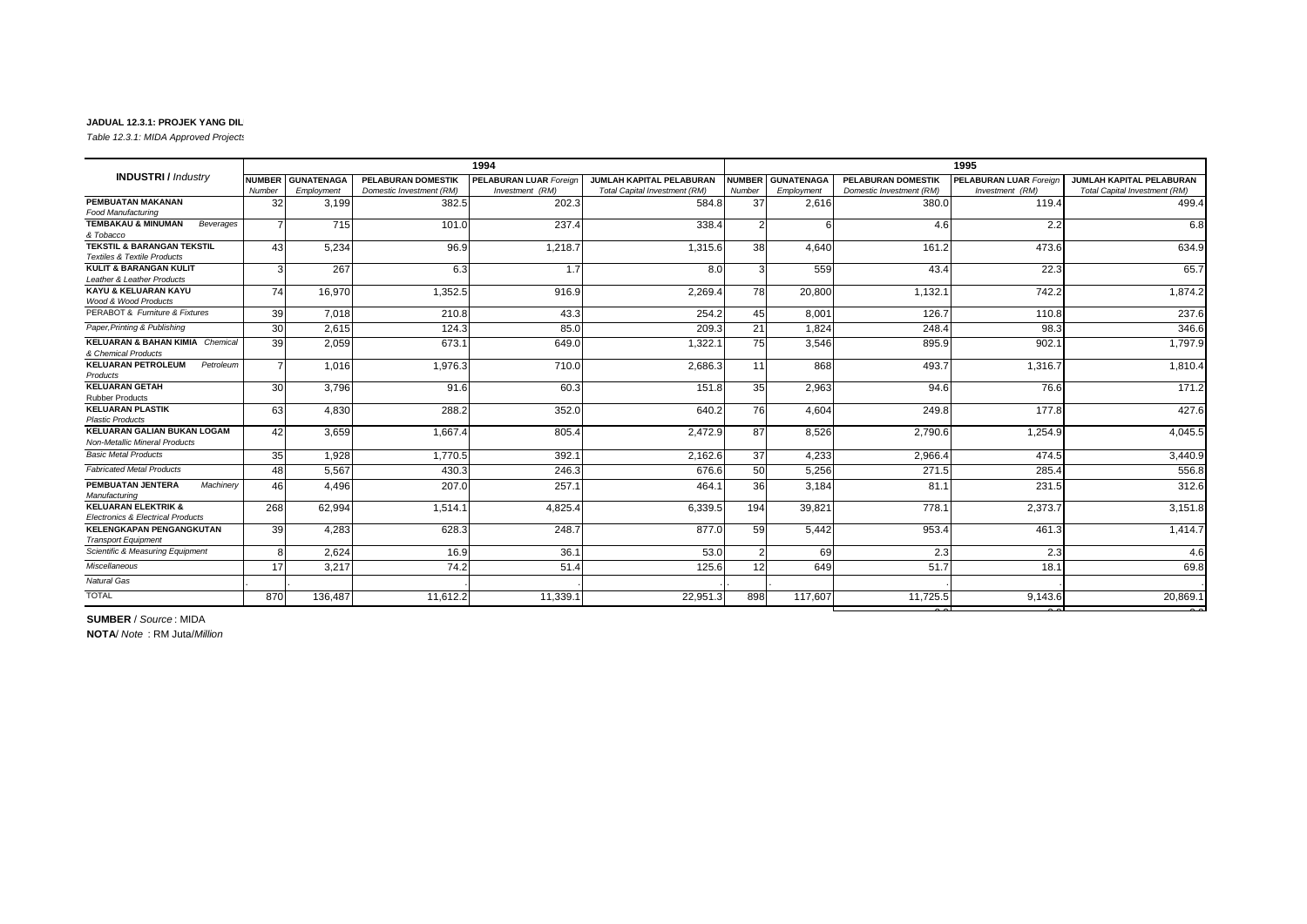| <b>INDUSTRI</b> / Industry |        | 1994                |                           |                              |                               |        |                   | 199'                                         |                 |                               |  |  |
|----------------------------|--------|---------------------|---------------------------|------------------------------|-------------------------------|--------|-------------------|----------------------------------------------|-----------------|-------------------------------|--|--|
|                            |        | NUMBER GUNATENAGA I | <b>PELABURAN DOMESTIK</b> | Y <b>PELABURAN LUAR Fore</b> | JUMLAH KAPITAL PELABURAN      |        | NUMBER GUNATENAGA | <b>PELABURAN DOMESTIK PELABURAN LUAR For</b> |                 | JUMLAH KAPITAL PELABURAN      |  |  |
|                            | Number | Employment          | Domestic Investment (RM)  | Investment (RM)              | Total Capital Investment (RM) | Number | Emplovment        | Domestic Investment (RM)                     | Investment (RM) | Total Capital Investment (RM) |  |  |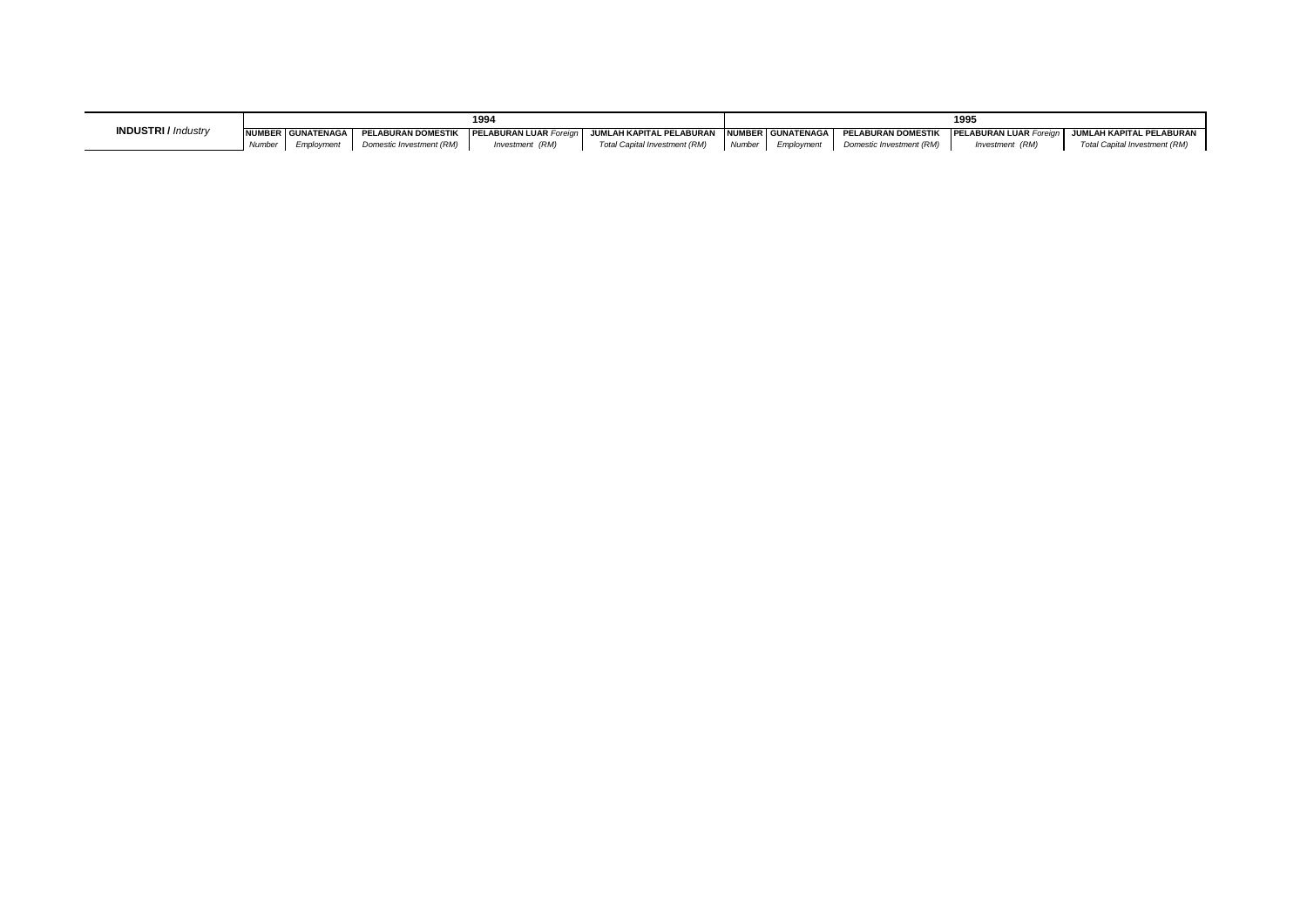*Table 12.3.1: MIDA Approved Projects* 

|                                                                                 |               |                   |                           | 1996                          |                               |                 |                   |                           | 1997                          |                                 |
|---------------------------------------------------------------------------------|---------------|-------------------|---------------------------|-------------------------------|-------------------------------|-----------------|-------------------|---------------------------|-------------------------------|---------------------------------|
| <b>INDUSTRI</b> / Industry                                                      | <b>NUMBER</b> | <b>GUNATENAGA</b> | <b>PELABURAN DOMESTIK</b> | <b>PELABURAN LUAR Foreign</b> | JUMLAH KAPITAL PELABURAN      | <b>NUMBER</b>   | <b>GUNATENAGA</b> | <b>PELABURAN DOMESTIK</b> | <b>PELABURAN LUAR Foreign</b> | <b>JUMLAH KAPITAL PELABURAN</b> |
|                                                                                 | Number        | Employment        | Domestic Investment (RM)  | Investment (RM)               | Total Capital Investment (RM) | Number          | Employment        | Domestic Investment (RM)  | Investment (RM)               | Total Capital Investment (RM)   |
| PEMBUATAN MAKANAN                                                               | 30            | 2,620             | 248.2                     | 128.0                         | 376.2                         | 54              | 3.581             | 367.3                     | 173.8                         | 541.1                           |
| <b>Food Manufacturing</b>                                                       |               |                   |                           |                               |                               |                 |                   |                           |                               |                                 |
| <b>TEMBAKAU &amp; MINUMAN</b><br>Beverages<br>& Tobacco                         | 3             | 212               | 29.0                      | 0.0                           | 29.0                          | 8               | 440               | 8.8                       | 209.8                         | 218.5                           |
| <b>TEKSTIL &amp; BARANGAN TEKSTIL</b><br><b>Textiles &amp; Textile Products</b> | 38            | 3,807             | 135.5                     | 344.1                         | 479.5                         | 30 <sup>1</sup> | 2,156             | 135.6                     | 141.4                         | 277.0                           |
| <b>KULIT &amp; BARANGAN KULIT</b><br>Leather & Leather Products                 |               | 235               | 14.2                      | 7.6                           | 21.8                          |                 | 137               | 6.7                       | 0.0                           | 6.7                             |
| KAYU & KELUARAN KAYU<br>Wood & Wood Products                                    | 51            | 7,452             | 650.4                     | 172.2                         | 822.6                         | 31              | 4,230             | 389.3                     | 88.9                          | 478.2                           |
| PERABOT & Furniture & Fixtures                                                  | 30            | 3,924             | 111.6                     | 43.7                          | 155.3                         | 35              | 4,597             | 219.0                     | 47.1                          | 266.1                           |
| Paper, Printing & Publishing                                                    | 29            | 4,168             | 2,612.9                   | 1,571.9                       | 4,184.7                       | 24              | 1.855             | 338.8                     | 474.7                         | 813.5                           |
| <b>KELUARAN &amp; BAHAN KIMIA Chemical</b><br>& Chemical Products               | 44            | 1,286             | 816.2                     | 218.3                         | 1,034.5                       | 50              | 2,576             | 592.3                     | 730.4                         | 1,322.7                         |
| <b>KELUARAN PETROLEUM</b><br>Petroleum<br>Products                              | 16            | 1.749             | 1,372.6                   | 2,510.8                       | 3,883.3                       |                 | 1,349             | 2,350.2                   | 4,201.4                       | 6,551.6                         |
| <b>KELUARAN GETAH</b><br><b>Rubber Products</b>                                 | 14            | 1,984             | 184.5                     | 56.5                          | 241.1                         | 19 <sup>1</sup> | 2,789             | 194.7                     | 90.3                          | 285.0                           |
| <b>KELUARAN PLASTIK</b><br><b>Plastic Products</b>                              | 52            | 3.906             | 237.5                     | 144.7                         | 382.1                         | 41              | 2.743             | 361.5                     | 254.4                         | 615.8                           |
| <b>KELUARAN GALIAN BUKAN LOGAM</b><br>Non-Metallic Mineral Products             | 35            | 2.809             | 2,688.6                   | 649.5                         | 3,338.0                       | 62              | 3.366             | 1,513.4                   | 115.8                         | 1,629.2                         |
| <b>Basic Metal Products</b>                                                     | 39            | 3.015             | 582.6                     | 612.2                         | 1.194.7                       | 39 <sub>1</sub> | 3,139             | 3.061.7                   | 700.7                         | 3,761.8                         |
| <b>Fabricated Metal Products</b>                                                | 60            | 5.231             | 393.7                     | 577.9                         | 971.6                         | 48              | 3.696             | 395.4                     | 605.2                         | 1,000.7                         |
| PEMBUATAN JENTERA<br>Machinerv<br>Manufacturing                                 | 60            | 5,020             | 240.0                     | 337.1                         | 577.0                         | 49              | 2,976             | 228.8                     | 461.1                         | 689.9                           |
| <b>KELUARAN ELEKTRIK &amp;</b><br><b>Electronics &amp; Electrical Products</b>  | 215           | 37,865            | 3,822.4                   | 9,239.5                       | 13,061.9                      | 190             | 24,738            | 3,347.6                   | 2,875.1                       | 6,222.7                         |
| <b>KELENGKAPAN PENGANGKUTAN</b><br><b>Transport Equipment</b>                   | 46            | 4,067             | 850.5                     | 332.8                         | 1,183.3                       | 48              | 7.476             | 745.4                     | 281.4                         | 1,026.7                         |
| Scientific & Measuring Equipment                                                | 6             | 1,305             | 20.5                      | 41.1                          | 61.6                          |                 | 325               | 4.6                       | 3.6                           | 8.2                             |
| Miscellaneous                                                                   | 11            | 834               | 53.4                      | 68.8                          | 122.2                         | 17              | 1.252             | 86.6                      | 18.6                          | 105.3                           |
| <b>Natural Gas</b>                                                              |               | 402               | 2,136.9                   | 0.0                           | 2,136.9                       |                 |                   |                           |                               |                                 |
| <b>TOTAL</b>                                                                    | 782           | 91,891            | 17,201.1                  | 17,056.5                      | 34,257.6                      | 759             | 73.421            | 14.347.7                  | 11.472.9                      | 25,820.7                        |

0.0 0.0 0.0

**SUMBER** / *Source* : MIDA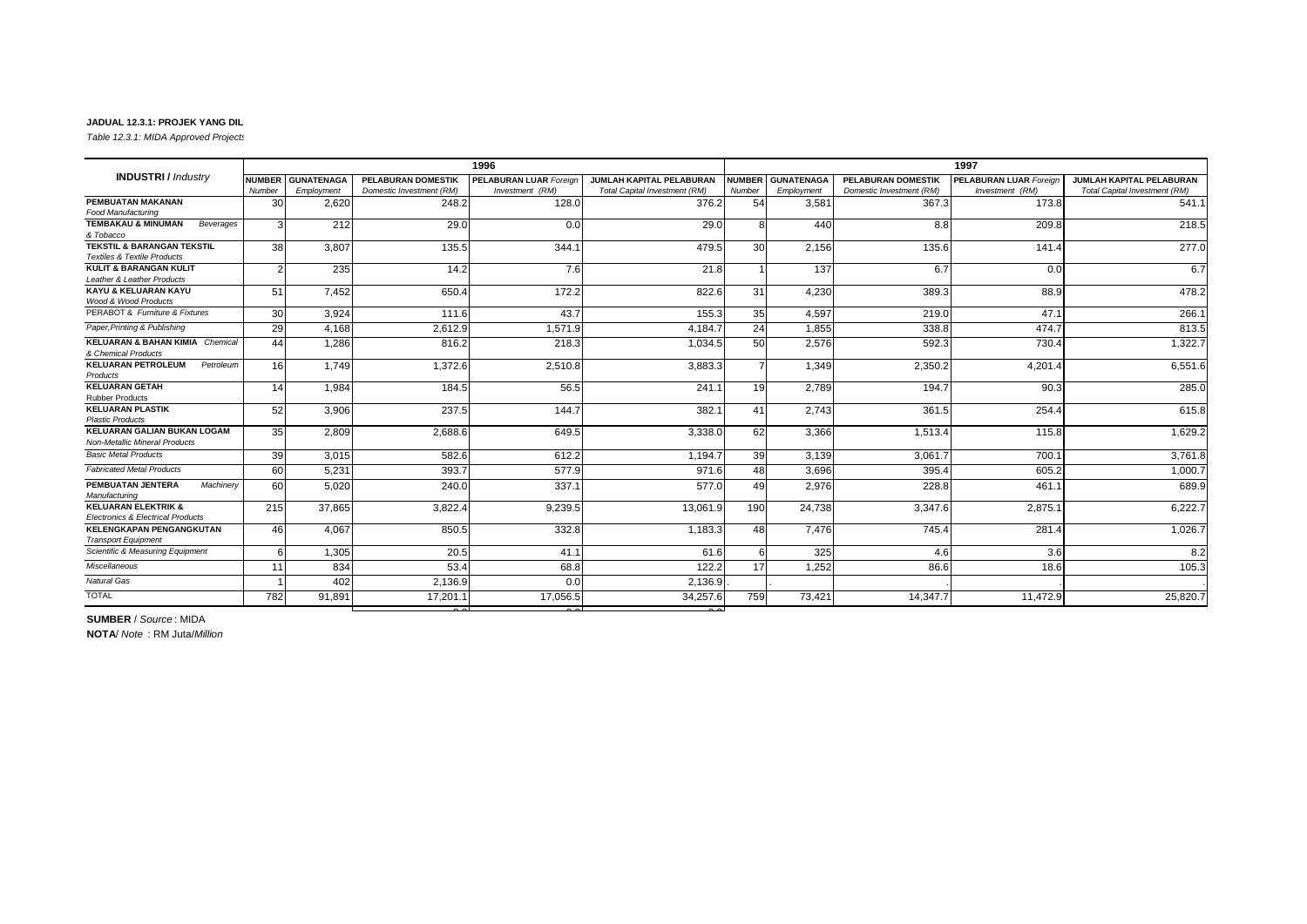|                            |       | 1996                |                           |                               |                                            |        |            | 199                      |                               |                                 |  |  |
|----------------------------|-------|---------------------|---------------------------|-------------------------------|--------------------------------------------|--------|------------|--------------------------|-------------------------------|---------------------------------|--|--|
| <b>INDUSTRI</b> / Industry |       | NUMBER GUNATENAGA I | <b>PELABURAN DOMESTIK</b> | <b>PELABURAN LUAR Foreign</b> | JUMLAH KAPITAL PELABURAN NUMBER GUNATENAGA |        |            | PELABURAN DOMESTIK       | <b>PELABURAN LUAR Foreian</b> | <b>JUMLAH KAPITAL PELABURAN</b> |  |  |
|                            | Numbe | Employment          | Domestic Investment (RM)  | Investment (RM)               | Total Capital Investment (RM)              | Number | Employment | Domestic Investment (RM) | Investment (RM)               | Total Capital Investment (RM)   |  |  |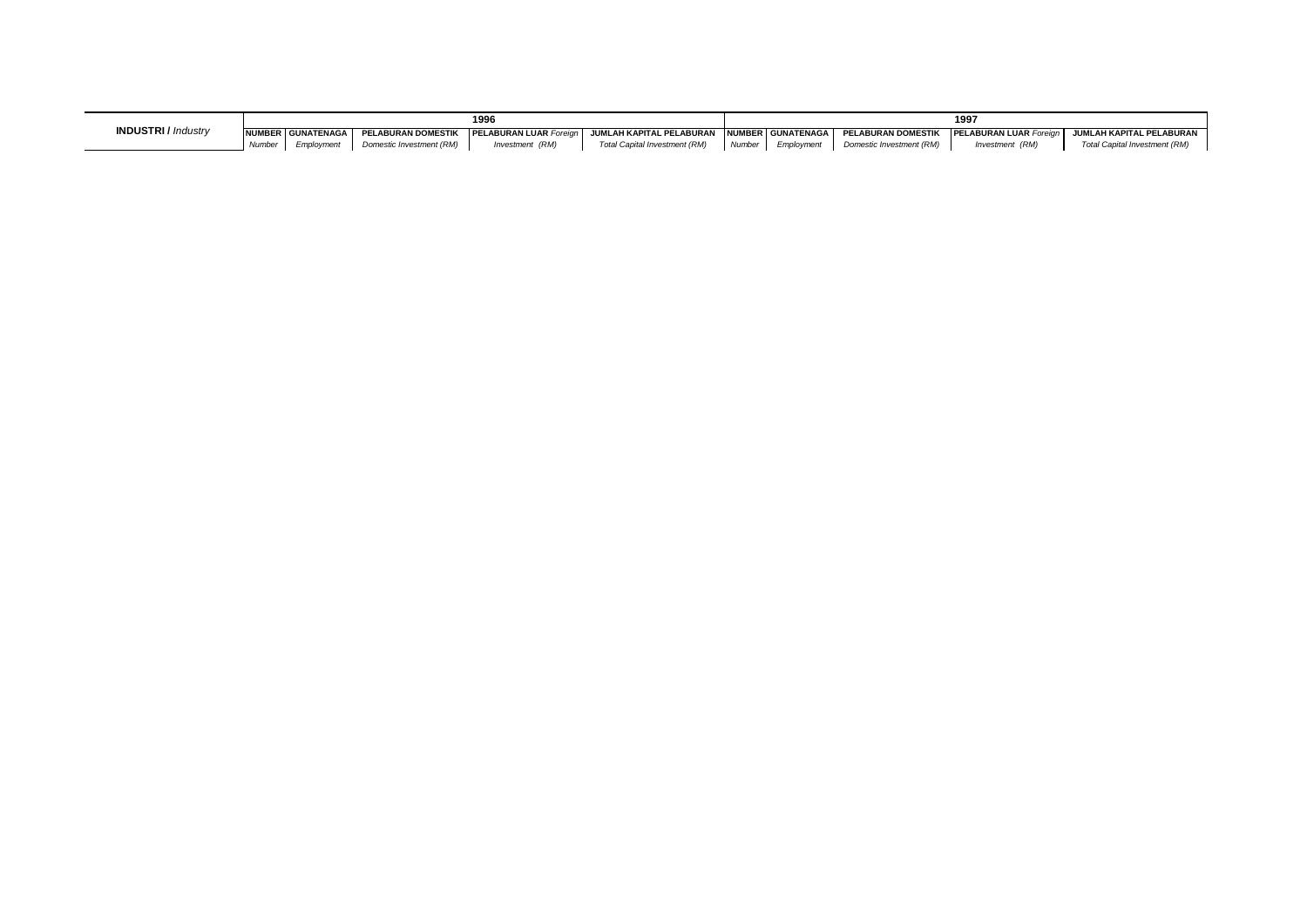*Table 12.3.1: MIDA Approved Projects* 

|                                                                                 |                 |                   |                           | 1998                          |                               |               |                   |                           | 1999                          |                                 |
|---------------------------------------------------------------------------------|-----------------|-------------------|---------------------------|-------------------------------|-------------------------------|---------------|-------------------|---------------------------|-------------------------------|---------------------------------|
| <b>INDUSTRI</b> / Industry                                                      | <b>NUMBER</b>   | <b>GUNATENAGA</b> | <b>PELABURAN DOMESTIK</b> | <b>PELABURAN LUAR Foreign</b> | JUMLAH KAPITAL PELABURAN      | <b>NUMBER</b> | <b>GUNATENAGA</b> | <b>PELABURAN DOMESTIK</b> | <b>PELABURAN LUAR Foreign</b> | <b>JUMLAH KAPITAL PELABURAN</b> |
|                                                                                 | Number          | Employment        | Domestic Investment (RM)  | Investment (RM)               | Total Capital Investment (RM) | Number        | Employment        | Domestic Investment (RM)  | Investment (RM)               | Total Capital Investment (RM)   |
| PEMBUATAN MAKANAN                                                               | 43              | 3,034             | 424.8                     | 364.8                         | 789.5                         | 32            | 2.419             | 156.5                     | 276.6                         | 433.1                           |
| <b>Food Manufacturing</b>                                                       |                 |                   |                           |                               |                               |               |                   |                           |                               |                                 |
| <b>TEMBAKAU &amp; MINUMAN</b><br>Beverages<br>& Tobacco                         | 12              | 907               | 129.6                     | 143.6                         | 273.2                         | 3             | 112               | 25.1                      | 134.8                         | 159.8                           |
| <b>TEKSTIL &amp; BARANGAN TEKSTIL</b><br><b>Textiles &amp; Textile Products</b> | 35              | 4.218             | 75.8                      | 624.1                         | 699.9                         | 71            | 4.716             | 125.2                     | 60.6                          | 185.8                           |
| <b>KULIT &amp; BARANGAN KULIT</b><br>Leather & Leather Products                 | 3               | 213               | 2.6                       | 7.8                           | 10.4                          | 6             | 701               | 19.0                      | 13.5                          | 32.5                            |
| KAYU & KELUARAN KAYU<br>Wood & Wood Products                                    | 56              | 12.679            | 839.1                     | 260.9                         | 1.100.0                       | 32            | 2.540             | 143.5                     | 56.4                          | 199.9                           |
| PERABOT & Furniture & Fixtures                                                  | 33 <sub>1</sub> | 3.542             | 92.3                      | 89.4                          | 181.7                         | 46            | 5.270             | 176.3                     | 56.5                          | 232.8                           |
| Paper, Printing & Publishing                                                    | 22              | 2,305             | 287.2                     | 286.7                         | 573.9                         | 20            | 907               | 48.3                      | 1.071.5                       | 1,119.8                         |
| <b>KELUARAN &amp; BAHAN KIMIA Chemical</b><br>& Chemical Products               | 51              | 2,975             | 1,762.9                   | 4,149.9                       | 5,912.8                       | 44            | 1,889             | 92.8                      | 262.6                         | 355.4                           |
| <b>KELUARAN PETROLEUM</b><br>Petroleum<br>Products                              | 10 <sup>1</sup> | 1.269             | 4,283.3                   | 2,151.5                       | 6,434.8                       | 15            | 1.730             | 758.0                     | 3,147.8                       | 3,905.8                         |
| <b>KELUARAN GETAH</b><br><b>Rubber Products</b>                                 | 28              | 3.020             | 159.7                     | 48.6                          | 208.3                         | 27            | 3.573             | 94.8                      | 32.2                          | 127.0                           |
| <b>KELUARAN PLASTIK</b><br><b>Plastic Products</b>                              | 55              | 4,189             | 426.8                     | 297.0                         | 723.9                         | 40            | 2,724             | 105.0                     | 61.1                          | 166.1                           |
| <b>KELUARAN GALIAN BUKAN LOGAM</b><br><b>Non-Metallic Mineral Products</b>      | 57              | 2.451             | 608.6                     | 464.7                         | 1,073.3                       | 37            | 1.446             | 157.2                     | 266.9                         | 424.1                           |
| <b>Basic Metal Products</b>                                                     | 49              | 3.472             | 1.868.3                   | 992.3                         | 2,860.6                       | 25            | 1.478             | 1,055.3                   | 238.4                         | 1,293.7                         |
| <b>Fabricated Metal Products</b>                                                | 49              | 3.592             | 243.4                     | 540.5                         | 783.9                         | 44            | 2.805             | 126.6                     | 165.2                         | 291.9                           |
| PEMBUATAN JENTERA<br>Machinery<br>Manufacturing                                 | 69              | 2.714             | 277.9                     | 152.3                         | 430.2                         | 50            | 2,293             | 181.6                     | 226.5                         | 408.1                           |
| <b>KELUARAN ELEKTRIK &amp;</b><br><b>Electronics &amp; Electrical Products</b>  | 194             | 27,147            | 506.3                     | 1,905.7                       | 2,412.1                       | 180           | 26,501            | 1,085.7                   | 5,946.4                       | 7,032.1                         |
| <b>KELENGKAPAN PENGANGKUTAN</b><br><b>Transport Equipment</b>                   | 57              | 4,450             | 1,170.7                   | 503.1                         | 1,673.8                       | 40            | 4,332             | 381.5                     | 231.3                         | 612.8                           |
| Scientific & Measuring Equipment                                                | 6               | 201               | 5.3                       | 22.1                          | 27.3                          |               | 139               | 2.5                       | 25.5                          | 28.0                            |
| <b>Miscellaneous</b>                                                            | 14              | 863               | 47.5                      | 25.4                          | 72.9                          |               | 363               | 12.0                      | 0.0                           | 12.0                            |
| <b>Natural Gas</b>                                                              |                 |                   | 76.8                      | 32.9                          | 109.7                         |               |                   |                           |                               |                                 |
| <b>TOTAL</b>                                                                    | 844             | 83,241            | 13,288.9                  | 13,063.5                      | 26,352.4                      | 725           | 65,938            | 4.746.9                   | 12,273.8                      | 17,020.8                        |

**SUMBER** / *Source* : MIDA